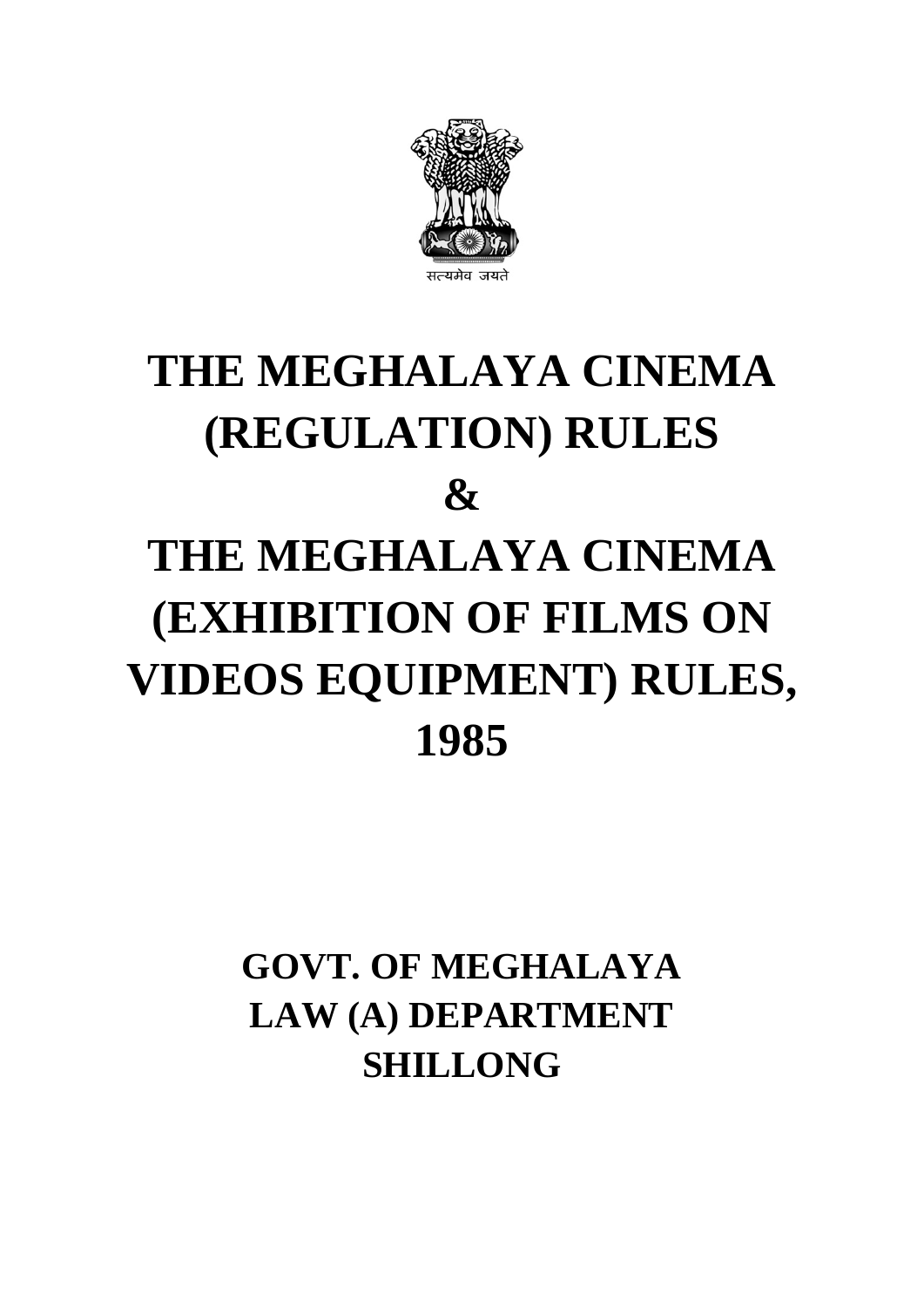# **The 6th December, 1990 THE MEGHALAYA CINEMAS (REGULATION) RULES**

No.GAB.224/90/1.The Assam Cinemas (Regulation) Rules, 1960 as published by the Assam Government vide Notification No.GAG.254/59/64,dated 16<sup>th</sup> February 1960 in exercise of the powers conferred by Section 10 of the Assam Cinemas (Regulation) Act,1953 has been adapted by the State of Meghalaya *vide* Meghalaya Adaptation of Laws and Orders (No.3), 1973.

[As amended upto 1987 *vide* Meghalaya Cinema (Regulation) (Amendment) Rules 1987].

#### **INTRODUCTORY**

**1. Short title and extent**.- (i) These Rules may be called the Meghalaya Cinemas (Regulation) Rules.

(ii) They shall apply to all exhibitions by meant of Cinematograph in the State of Meghalaya.

(iii) They shall deem to have come into force in the  $21<sup>st</sup>$  day of January, 1972.

**2. Definitions.-** In this rules, unless there is anything repugnant in the subject of context-

- \*\*\* (i) The "Act" means the Meghalaya Cinemas (Regulation) Act;
	- (ii) "Auditorium" means the portion of the licensed place in which accommodation is provided for the audience or spectators to view the cinematograph exhibition;
		- (iii) "enclosure" means that portion of the licensed place in which the Cinematograph apparatus is erected;
		- (iv) "exit" includes an emergency exit and any entrance useable by the public as an exit;
		- (v)"Government" means the Government of the State of Meghalaya;
		- (vi) "License" means a license granted under the provision of the Act;
		- (vii)"Licensee" means any person who has been granted a license and includes his agents and managers;
		- (viii) "Person" means any adult male or female individual and whether incorporated or not.
	- **3. Kinds of Licensee. -** There shall be four kinds of licensee namely for:-
		- (i) Permanent cinemas;
		- (ii) Temporary indoor cinemas;
		- (iii)Temporary open air cinemas; and
		- (iv)Touring cinemas.

\* As per provision of sub-section (2) of Section f1 of the Meghalaya Adaptation of Laws and Order (No.3) 1973.

\_\_\_\_\_\_\_\_\_\_\_\_\_\_\_\_\_\_\_\_\_\_\_\_\_\_\_\_\_\_\_\_\_\_\_\_\_\_\_\_\_\_\_\_\_\_\_\_\_\_\_\_\_\_\_\_\_\_\_\_\_\_\_\_\_\_\_\_\_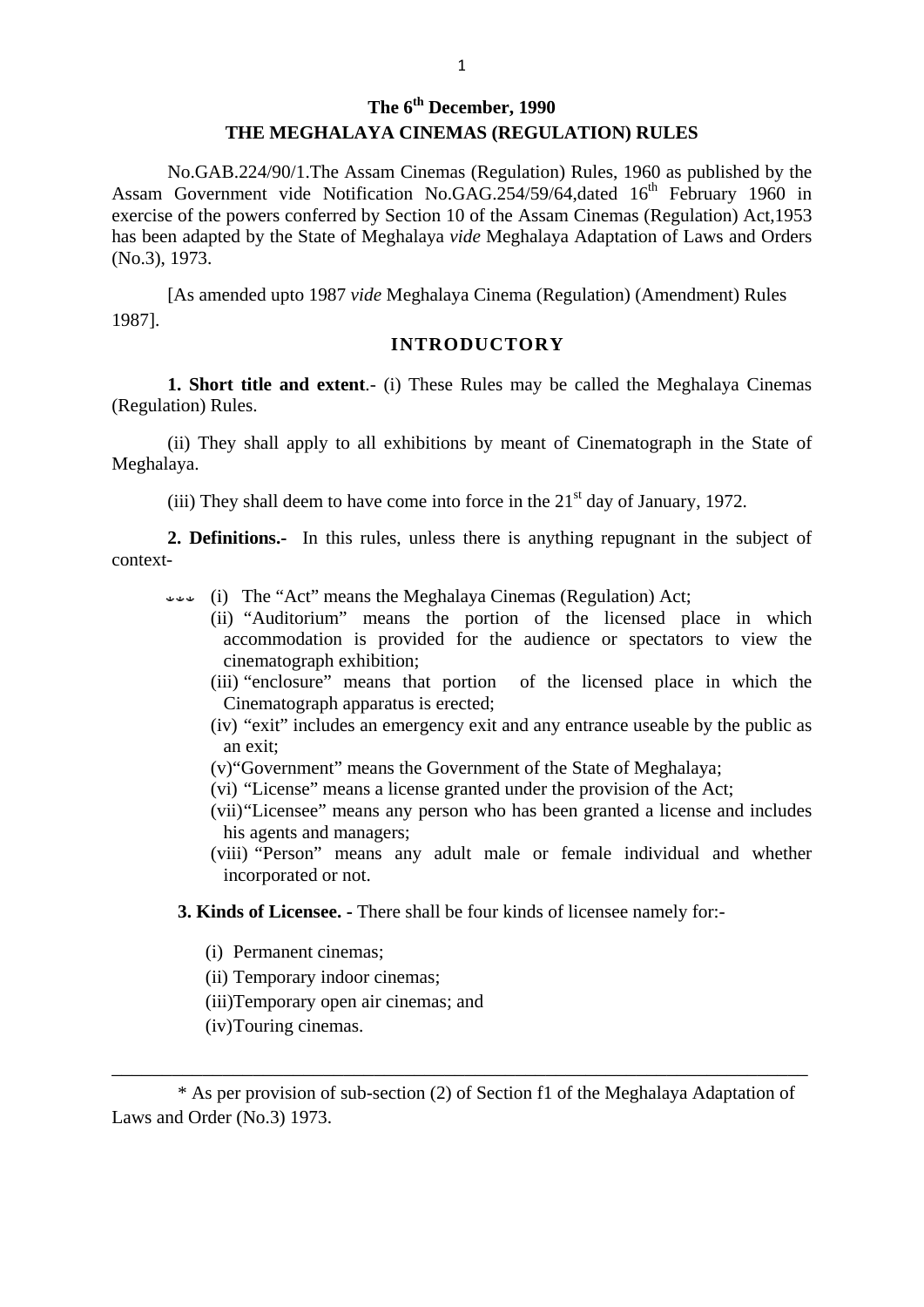\*\*The Assam Cinemas (Regulation) Act, 1953, as adapted by the Meghalaya Adaptation of Laws and Orders (No.3) of 1973.

**4. Construction of Cinema Building** - (1) Any person desiring to put up a building or structure to be used as a permanent cinemas house shall make an application in writing to the Licensing Authority specifying the site where the cinema house in proposed to be put up. Each such application shall be accompanied by-

\*\*\*(a) **No Objection Certificate –** A certificate from either the Municipality, Town Development Authority, or Town Committee exercising jurisdiction over the area and where none of these exists, from the District Council that there is no objection to the erection of the proposed Cinema building.

(b) - Complete plans, elevation and sanction in duplicate, of the premises and all erections or buildings thereon drawn correctly to the scale of one-eight of an inch to one foot and showing the width of all stairways, and the number of steps in each, the width of corridors, gangways and doorways, the height of the galleries or tiers and the details of the cinematograph and of the plant for the generation or conversion of electrical energy;

(c) – a site plan in duplicate on a separate sheet drawn to the scale of one fortieth of an inch to one feet showing the position of the premises in relation to any adjacent premises and to the public thoroughfare upon which the site of the premises abuts, and the arrangements, proposed for the parking of motor car and other vehicles within the proposed site;\*\*

(d) – Specification of the various materials proposed to be used in the construction of the building;

(II) On receipt of the application and the plans, the Licensing Authority shall forward the same to the Executive Engineer concerned for the approval and the applicant shall be bound to carry out such additions and alterations in the plans as may be directed by Executive Engineer concerned before the plans are finally approved by him.

After the plans are finally approved by the Executive Engineer concerned, the Licensing Authority with the prior approval of the State Government may grant in Form 'A' appended to these Rules, a "No Objection" Certificate in writing to the applicant to put up the Cinema house in accordance with the plans finally approved:

\*\*\*Amended *Vide* Meghalaya Cinema (Regulation) Amendment/ Rules 1987.

\*\*\* Inserted *Vide* Meghalaya Cinema (Regulations), Amendment/Rules 1987.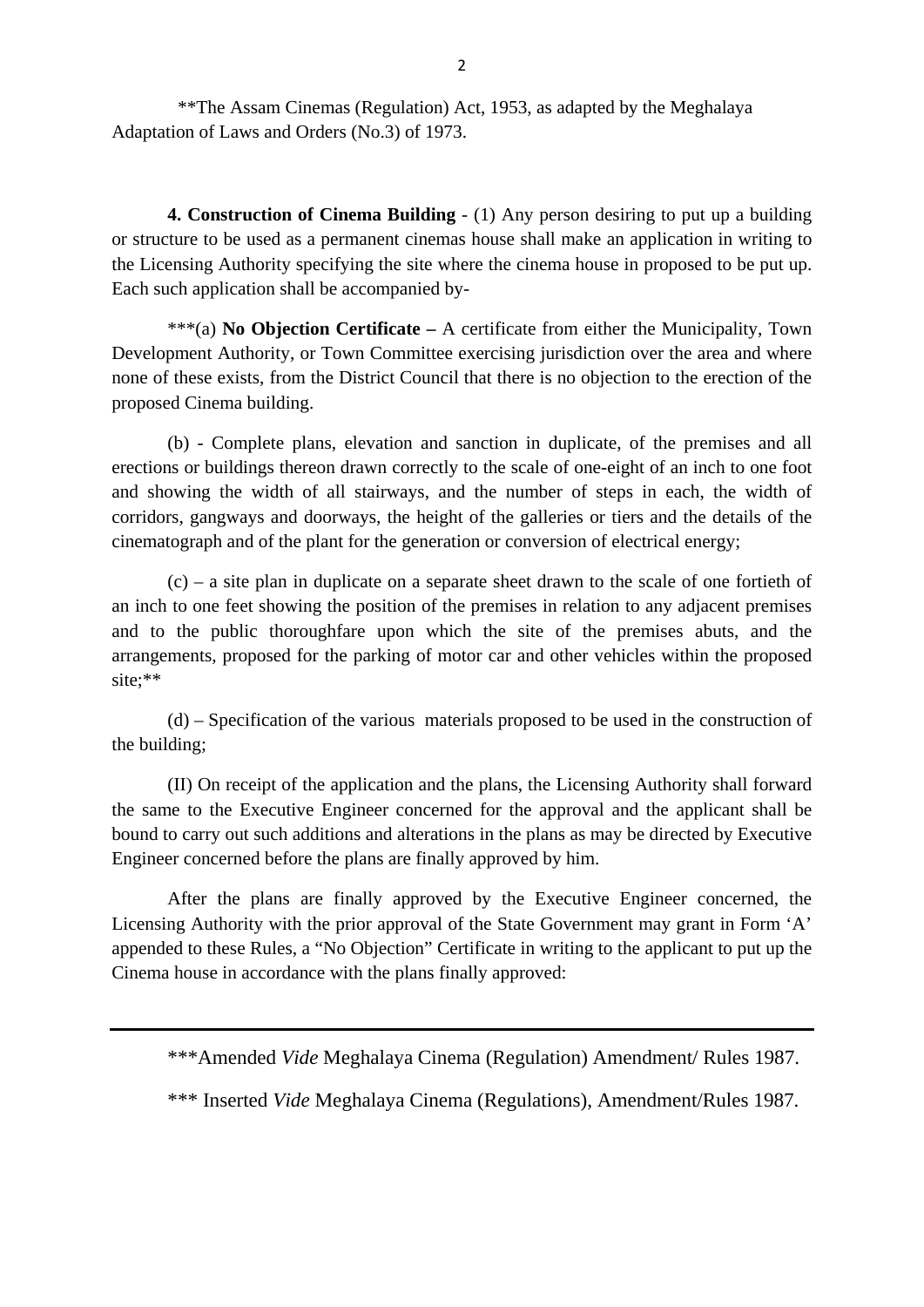\* The State Government in according approval to "No Objection" certificate shall take into consideration the fact whether the applicant has get any previous License of cinema and shall give preference to those having no such License.

Provided that such "No Objection" certificate does by no means guarantee the issue of a cinema license which depend on separate application and fulfillment of the requirement of prescribed Rules and instruction;

Provided further that in the case of a license either for temporary, open air cinema, or for touring cinema, the condition of furnishing a "No Objection" certificate required under Rule 11 (2) (II) and Rule 14 (2) (II) respectively may be relaxed by the Licensing Authority to such extent as may be considered necessary having due regard to the safety measures for the spectators.

**5. Application for license** – (I) Every application for the grant or renewal of a license shall be in writing and shall be signed by the applicant and submitted to the Licensing Authority.

II. **Procedure for application:-** Application for the grant as distinct from the renewal of a permanent cinema license shall be accompanied by;

(1) full particulars regarding the ownership of an all rights in, the premises and in the cinematograph apparatus to be used therein;

(2) a true copy of the "No Objection" certificate under sub-rule (II) of Rule 4;

(3) certificate form the Executive Engineer, P.W.D. , of the area that the rules relating to the structural features of the building have been duly complied with;

(4) certificate from the Electricity Department of the Government that the electrical installation conform to the required standard and the existing rules;

(5) certificate from the District Officer or any other competent authority of Public Health Department that the arrangements for sanitation comform to the requirements of the rules;

(6) an "approved Films Exhibition Certificate" from the Officer-in-Charge of Distribution ,Films, Divisions, Ministry of Information and Broadcasting, Government of India to the effect that the arrangements have been made for getting regular supply of approved fixtures for the duration of the period for which license is applied for;

(7) a treasury receipt for the payment of fees for license at the rate prescribed

*Vide* notification No. GEN. 13/62/72, dated 1<sup>st</sup> September, 1969.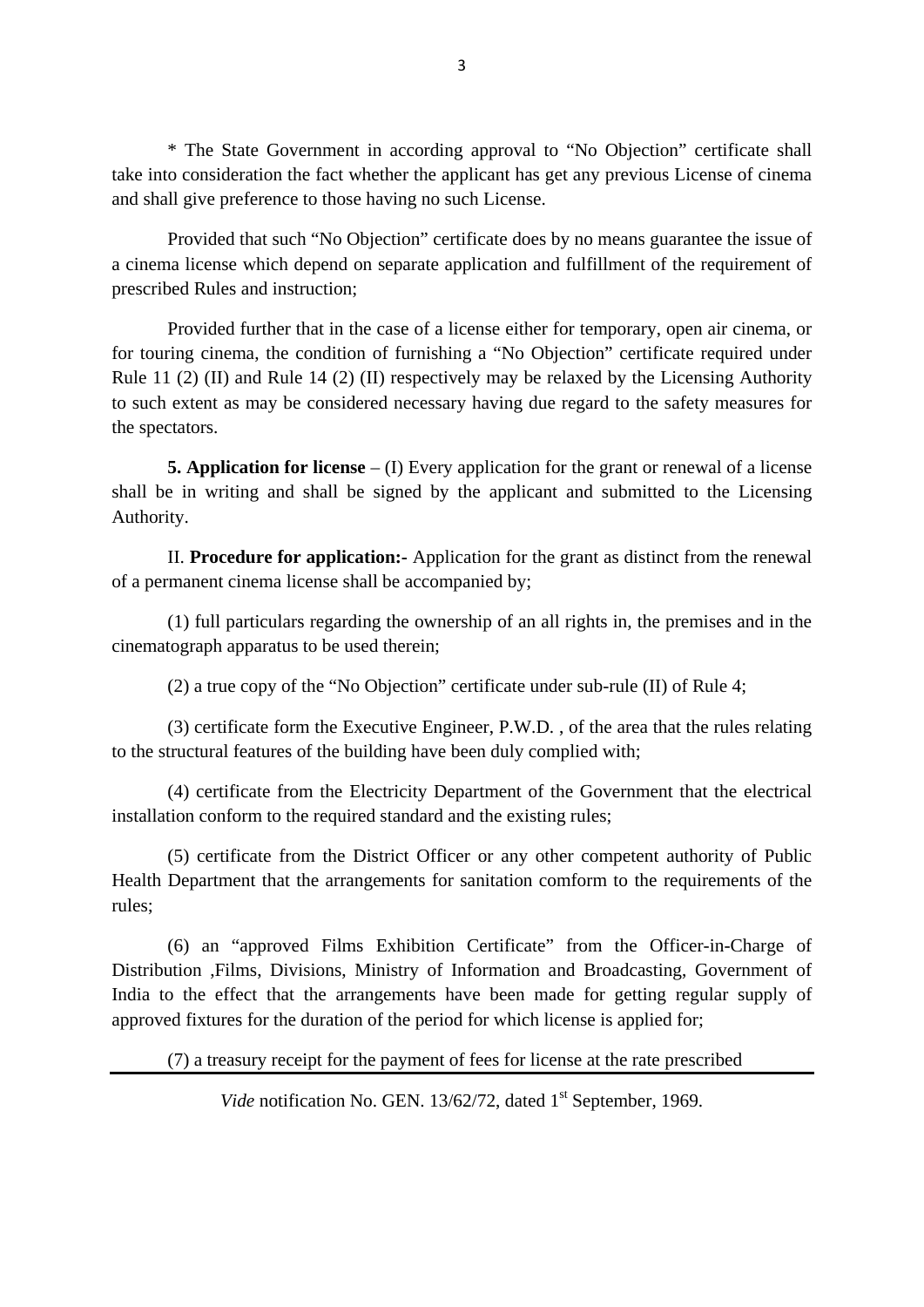(8) a clearance certificate from the Superintendent of Taxes of the area concerned to the effect that no amount of tax due under the Meghalaya Amusement and Betting Tax Act, 1939, has remained unpaid;

(9) a certificate from the Deputy Commissioner concerned that the application for license will not involve a benami transaction.

6. License for permanent cinema-

(i) A License for permanent cinema may be granted by the Licensing Authority with the prior approval of the State Government in Form B appended to these Rules.

\*\*\* (2) No permanent cinema house shall be allowed within a distance of two hundred and fifty metres from the existing hospital, educational institutions, place of worship, cremation grounds, graveyards, cemetery or other standing permanent Cinema House.

\*\*\* (3) The License granted shall be valid for three years unless revoked earlier by the Licensing Authority. It may be renewed on the expiry of its validity for a period not exceeding three years at a time by Licensing Authority with the previous approval of the State Government. The application for renewal shall be submitted atleast one month before the date of expiry of the existing license by the licensee in writing to the Licensing Authority accompanied by a fee as prescribed in Rule F, and certificate mentioned in Rules 5.

(4) Any license who fails to apply for renewal of his license, with the requisite fee and certificates within fifteen days of the\*\* expiry of the term of his license, shall at the time of its renewal as required to pay affine of Rs. 100/- (Rupees one hundred).

Explanation:- The word 'existing' means existing on the date of the issue of "No Objection" certificate under Rule (4).

\*7 Fees for permanent Cinema License:- License for permanent Cinema including duplicate thereof may be granted on payment of fees at rates prescribed below:-

- (a) Cinemas having 1001 seats and above Rs. 6,600 for every three years.
- (b) Cinemas having 701 seats upto 1000 seats Rs, 5100 for every year.
- (c) Cinemas having 501 seats upto 700 seats Rs. 3,900 for every three years.

\* [inserted *vide* Meghalaya Cinema (Regulation) (Amendment) Rule 1987].

\_\_\_\_\_\_\_\_\_\_\_\_\_\_\_\_\_\_\_\_\_\_\_\_\_\_\_\_\_\_\_\_\_\_\_\_\_\_\_\_\_\_\_\_\_\_\_\_\_\_\_\_\_\_\_\_\_\_\_\_\_\_\_\_\_\_\_\_\_\_\_\_

\*\* [Amended *vide* Meghalaya Cinema (Regulation) (Amendment) Rules, 1980].

\*\*\* Amended *vide* Meghalaya Cinema (Regulation) (Amendment) Rule. 1990.

\*\*\*\* Amended *vide* Meghalaya Cinema (Regulation) (Amendment) Rules 1999.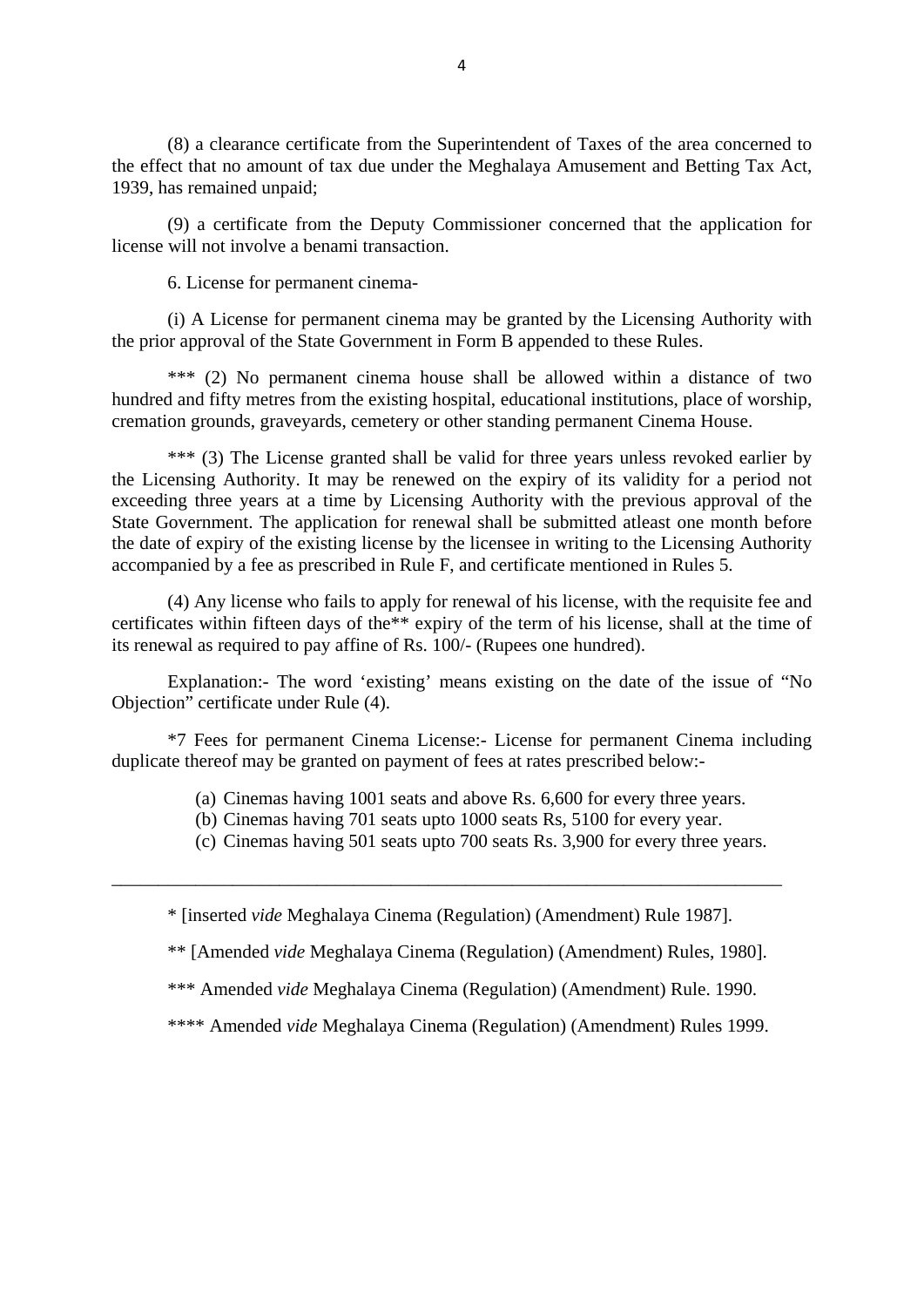- (d) Cinemas having 500 seats and below Rs. 3,000 for every three years.
- (e) for duplicate copy of any of the above license Rs.30 for every three years.

**8. Application for temporary indoor cinema license : –** Any person desirous of obtaining a license for a temporary indoor cinema shall apply in writing with the particulars and certificates mentioned in clauses (a),(c),(f), (g), and (h) of Rule 5, to the Licensing Authority.

**9. License for temporary indoor cinema:**- 9. (1) A License for a temporary indoor cinema may be granted by the Licensing Authority, with the prior approval of the State Government in Form C appended to these Rules for a period not exceeding three months. This period may however, be extended for a further period of three months on application being made, before the expiry of the current license, fulfilling the requirement of Rule 8.

(2) No license for temporary indoor cinema shall be issued in respect of any structure which is situated within a distance of two hundred and fifty metes from any existing hospital, educational institution, place of worship, cremation of ground, graveyard, cemetery or other existing permanent cinema house.

\*10 **Fees for temporary Indoor Cinema License - :** A fee of Rupes Rs.100/- per mensem shall be paid for a License for a temporary Indoor Cinema and Rs.20/- for a duplicate copy of the license. A surcharge of Rs.50/- shall believed for failure to apply for renewal of the license in time.

11. **Application for temporary open Air Cinemas:-** (1) A person desirous of holding a license for a temporary open Air Cinema shall apply to the Licensing Authority of the District within which it is proposed to hold the open air shows.

(2) Every application for a temporary open air cinema license shall be accompanied  $by:-$ 

- (i) Full particulars regarding the ownership of, and all rights in, the cinematograph to be used;
- (ii) A true copy of the 'No Objection' certificate under sub-rule (II) of Rule 4;

**\***[Amended *vide* Meghalaya Cinema (Regulation) (Amendment) Rule, 1990.

**\_\_\_\_\_\_\_\_\_\_\_\_\_\_\_\_\_\_\_\_\_\_\_\_\_\_\_\_\_\_\_\_\_\_\_\_\_\_\_\_\_\_\_\_\_\_\_\_\_\_\_\_\_\_\_\_\_\_\_\_\_\_\_\_\_\_\_\_\_\_\_\_\_**

\*\* [Amended *vide* Meghalaya Cinema (Regulation) (Amendment) Rules, 1980.]

\*\*\* [Amended *vide* Meghalaya Cinema (Regulation) (Amendment) Rules, 1987.]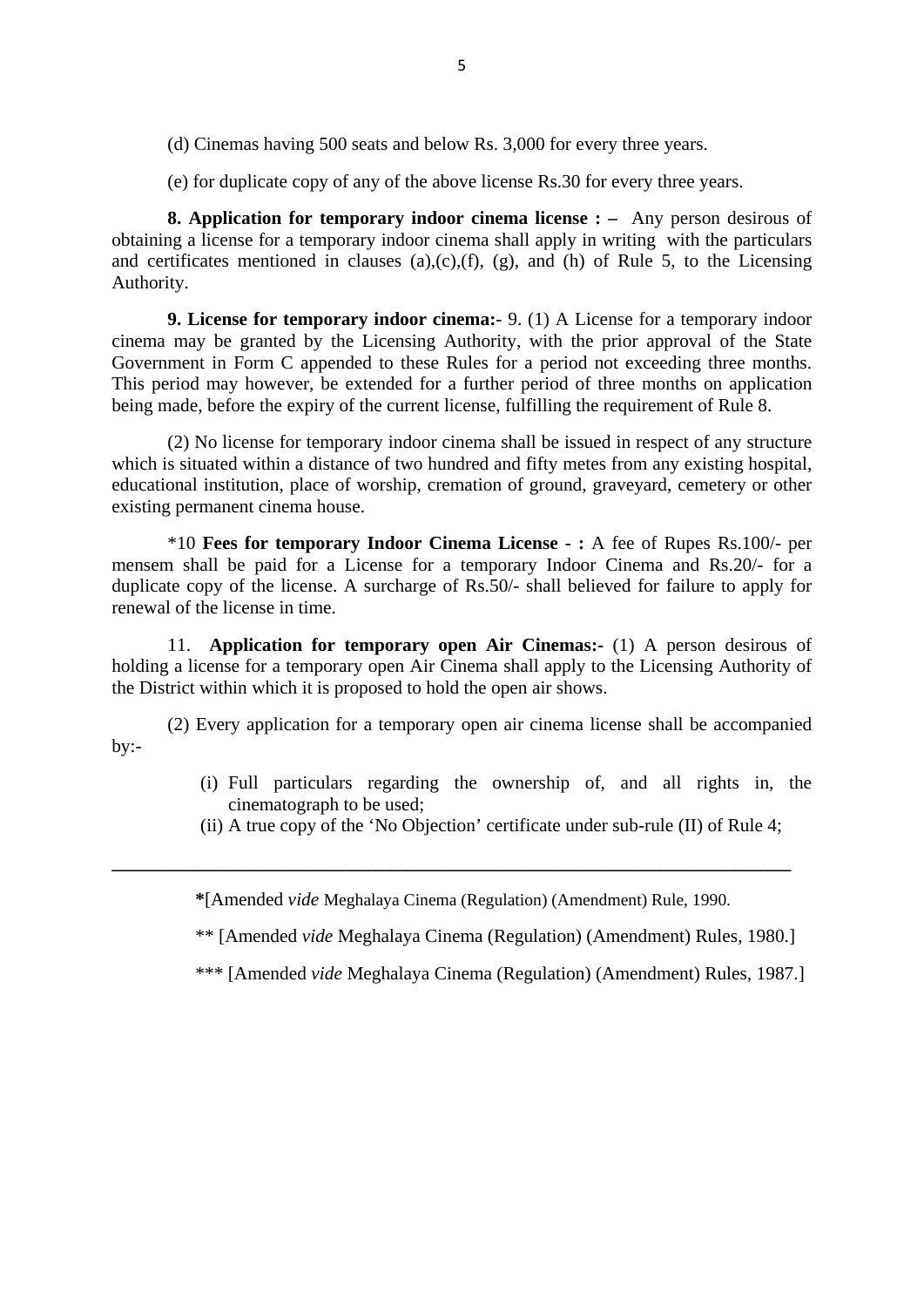- (iii)A treasury receipt for the payment of fees for license at the rate prescribed under Rule 13.
- (iv)A clearance certificate from the Superintendent of Taxes of the area concerned to the effect that no amount of tax due under the Meghalaya Amusement and Betting Tax Act, 1939, has remained unpaid.

12. **License for temporary open Air Cinemas:-** A license for a temporary open air cinemas may be granted by the Licensing Authority with the prior approval of the State Government in Form D appended to these Rules, for a period not exceeding six months.

Provided that no such cinema shows shall be allowed within such a distance as the State Government considers reasonable having regard to the surrounding circumstances, from the existing hospital, cemetery, grave-yard, cremation ground or from an educational institution or place of public worship unless shows are held as a part of any function or festival of such educational institution or place of public worship.

\*13. **Fees for temporary open Air and Touring Cinemas**:- A fee of Rs.150/- shall be paid for a license for a temporary open air cinema or Touring Cinema for the period for which the license is valid and Rs.20/- for a duplicate copy of the license;

Provided that where the license for touring cinema is for holding shows for the benefit of labour in industrial concerns or by academic or cultural institutions, or for exhibiting only educational films or for the benefit of the public and not for making any profit or gain, the State Government may exempt the levy of fees under these rules.

14. **Application for touring cinemas**:- A person desirous of holding a license for a touring cinema shall apply to the Licensing Authority of the area in which it is proposed to hold the touring cinemas.

(2) Every application for a touring cinemas license shall accompanied by:-

- (i) Full particulars regarding the ownership of, and all right in, the cinematograph to be used;
- (ii) A true copy of the "No Objection" certificate under sub-rule (II) of Rule 4;
- (iii)A treasury receipt for the payment of fees for license at the rate prescribed.

(\*Amended *vide* Meghalaya Cinema (Regulation) (Amended) Rules, 1990.

\_\_\_\_\_\_\_\_\_\_\_\_\_\_\_\_\_\_\_\_\_\_\_\_\_\_\_\_\_\_\_\_\_\_\_\_\_\_\_\_\_\_\_\_\_\_\_\_\_\_\_\_\_\_\_\_\_\_\_\_\_\_\_\_\_\_\_\_\_\_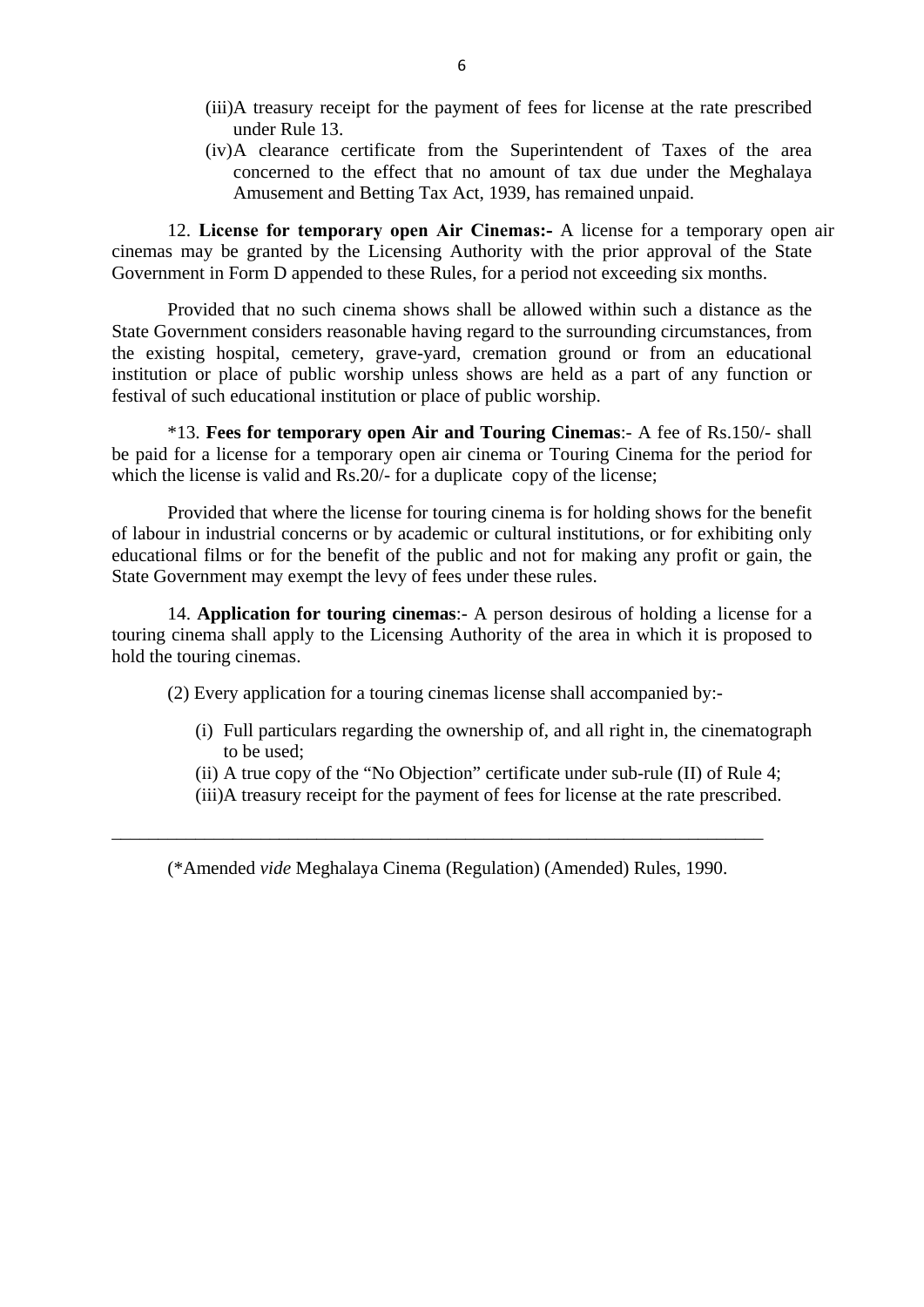- (iv) A clearance certificate from the Superintendent of Taxes of the area concerned to the effect that no amount of tax due under the Meghalaya Amusement and Betting Tax Act, 1939 has been remained unpaid;
- (v) A certificate from the Deputy Commissioner concerned that the application for a license will not involve a benami transaction.

15. **License for Touring Cinemas**- A license for a touring cinema to be granted by the Licensing Authority with the prior approval of State Government, in Form D appointed to these Rules, for a period exceeding six months.

Provided that no such cinema shows shall be allowed within such distance as the State Government considers reasonable having regard to the surrounding circumstances, from the existing hospital, cemetery, graveyard or cremation ground or from an educational institution or place of public worship unless shows held as a part of any function or festival of such educational institution or places of public worship.

16. \***Fees for Touring Cinema License –** A fee of Rs.5 (Rupees five) shall be levied for every month or part thereof for the period for which each touring cinema is valid;

Provided where the license for touring Cinema is for holding shows of the benefit of labour in industrial concerns or by academic or cultural institutions, or for exhibiting only educational films or for the benefit of the public and rot for making any profit or gain, the State Government may exempt this levy of this license fee.

A fee of Re/- shall be payable for a duplicate copy of the license.

17. **Intimation for change of venue of exhibition -** The holder of a license for a touring cinema may shift the venue of the exhibition from place to place within the district of issue, after giving due intimation of his programme and itinerary in advance to the Licensing Authority; prov8ided that all the rules and safety requirements for holding cinema shows shall be duly observed and in case where it is proposed to install a touring cinema in a building the provisions of Rules 8 shall be duly complied with the licenses;

Provided further that a touring cinema shall not be held for more than 15 days in any particular place where no other license is being operated and a license cannot be operated in more than one place at a time.

\*\*[Amended and revised *vide* Meghalaya Cinema (Regulation) (Amendment) Rules, 1987].

\_\_\_\_\_\_\_\_\_\_\_\_\_\_\_\_\_\_\_\_\_\_\_\_\_\_\_\_\_\_\_\_\_\_\_\_\_\_\_\_\_\_\_\_\_\_\_\_\_\_\_\_\_\_\_\_\_\_\_\_\_\_\_\_\_\_\_\_\_\_\_

\* Amended *vide* Meghalaya Cinema (Regulation) (Amendment) Rules, 1987.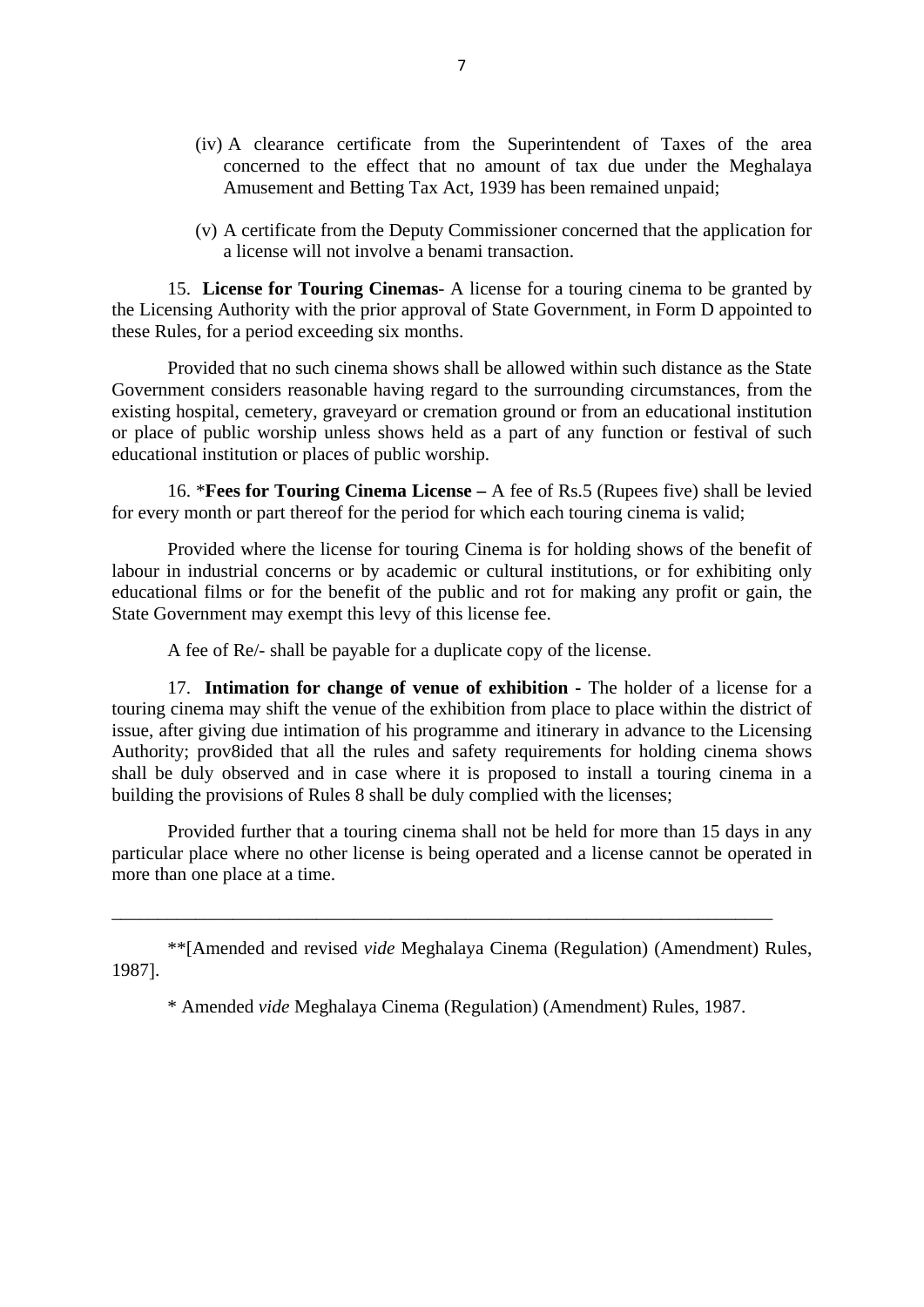18. **Recommendation to State Government** – If the Licensing Authority to whom an application for a license is made, is satisfied that all the prescribed requirements of Rules have been fulfilled and the economy of the place justifies a cinema license like the one applied for and there is no objection of any kind to the grant of such a license it may forward the application to the State Government with its recommendation stating the period for which and any particular condition or restrictions under which approval to the grant of a license is recommended by it.

19. **Inspections** - (I) The competent officers of the PWD, the Electricity Department and the Public Health Department having jurisdiction in the area shall make necessary inspection \* *once a year in the month of December* of the premises and the building in their respective spare or duty for the purpose of giving the prescribed certificates.

Deleted *vide* Notification No. GA-196/79/3, dated 24<sup>th</sup> March 1980.

(II) Defects revealed by such inspections shall be brought to the notice of the applicant or license and of the Licensing Authority which may refuse to grant or renew the license unless and until they are remedied to its satisfaction.

(III) Fees of Rs. 50, Rs.25 and Rs.20 shall be payable respectively for each of the prescribed certifications by the Departments of Electricity, Public Health and Public Works. A duplicate copy of these certificates may be granted on payment of a fee of Rs.2.

20. **Fees access to Inspecting Officer** – (I) The licensee shall give free access to the Cinema at all hours to the officers mentioned below:-

- (a) The Licensing Authority or any officer nominated by it for these purpose of carrying out the duties of the Licensing Authority under the Act and the Rules and for checking that the provisions of the Act, the Rules framed thereunder and the conditions of the license are being duly complied with;
- (b) Any Police Officer who is required by a general or Special Order of the Licensing Authority or the District Superintendent of Police to attend the same;
- (c) The Officers of competent jurisdiction of the Departments of Public Health, Public Works and Electricity for the purpose of serving that the provisions of these rules are being duly observed and;
- (d) Regional Officers under the Central Board of Film Censors or an officer authorised by him in writing.

(II) The License and the plan and description if, any attached thereto shall be produced on demand by the Licensing Authority or by any officer authorised by it or by these rules to enter a place licensed under section 5 of the Act.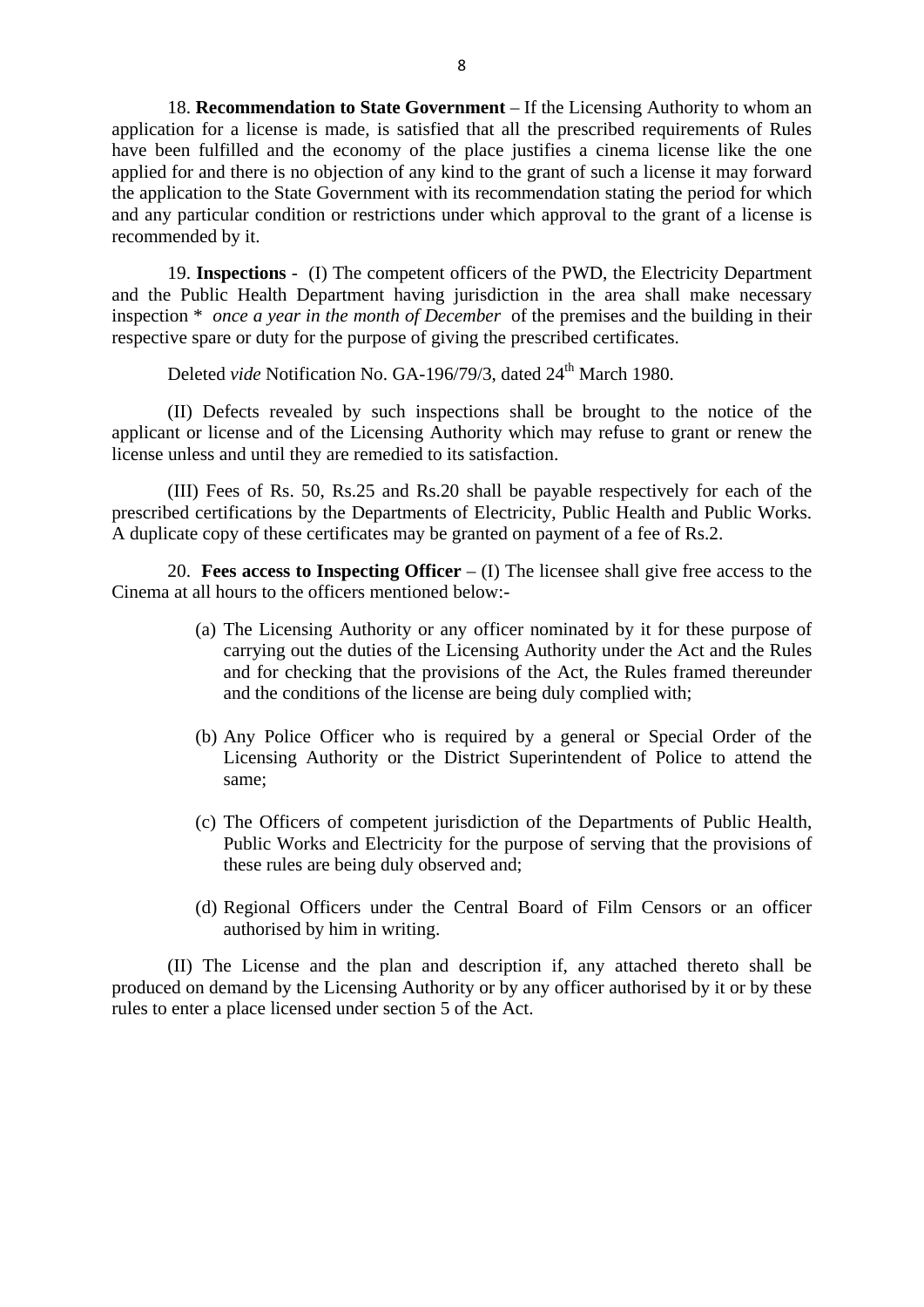(III) A licensee, his servants, and agents shall comply with any orders taken by the Licensing Authority or by the Inspecting Officers from time to time or as occasion arises, for the safety or convenience of the public or for the preservation of order or of the public peace.

21**. Addition and Alterations** :- (I) No addition to or alteration in any portion of any premises licensed under Section 5 of the Act, necessitated by fire, any other calamity or any other cause shall be made without the sanction of the Licensing Authority.

(II). The Licensee shall give notice in writing to the Licensing Authority of his intention to make any such addition or alteration and such notice shall be accompanied by complete plans, elevations and sections and specification of the work proposed to be executed in the manner prescribed in Rule 4.

(III) The work shall not be commenced until the consent of the Licensing Authority has been obtained and the Licensing Authority shall not give consent unless the Executive Engineer PWD certifies that the proposed addition or alteration is in accordance with these rules.

(IV) No addition to or alteration of any part of the Cinematograph apparatus and its appurtenances or of the lighting or other electric arrangements shall be made without the sanction of the Licensing Authority.

The licensee shall give notice in writing to the Licensing Authority of his intention to make any such addition or alteration and the Licensing Authority shall not give sanction thereto unless an officer of competent jurisdiction of the Department of Electricity certificate that the addition or alteration is in accordance with the provisions of these rules.

#### **PART II**

#### **Rules for the Licensing of Permanent Cinemas**

22. All buildings or other regulations for observance at places of public amusement imposed by the Municipal bye-laws or by any other law, or by rules under any other law, for the time being in force, shall be strictly adhered to as far as they are not inconsistent with these rules.

23. A permanent license shall only be granted or renewed in respect of a building which as regards its location, structure, fittings electrical and other equipment complied with the provisions of the rules in these parts.

24. Deleted *vide* Meghalaya Cinema (Regulation) (Amendment) Rules 1987.

\*25. No portion of the place licensed shall be occupied or use as a hotel boarding or lodging house, factory, workshop or manufacture or for storage or residential purposes, except as the Licensing Authority may allow.

26. **Smoking prohibited**:- (a) No person shall smoke and no holder of a cinema license or his agent or manager shall permit smoking in the auditorium.

\*Amended *vide* Notification No.GCN.13/62/15, dated 17th December 1962.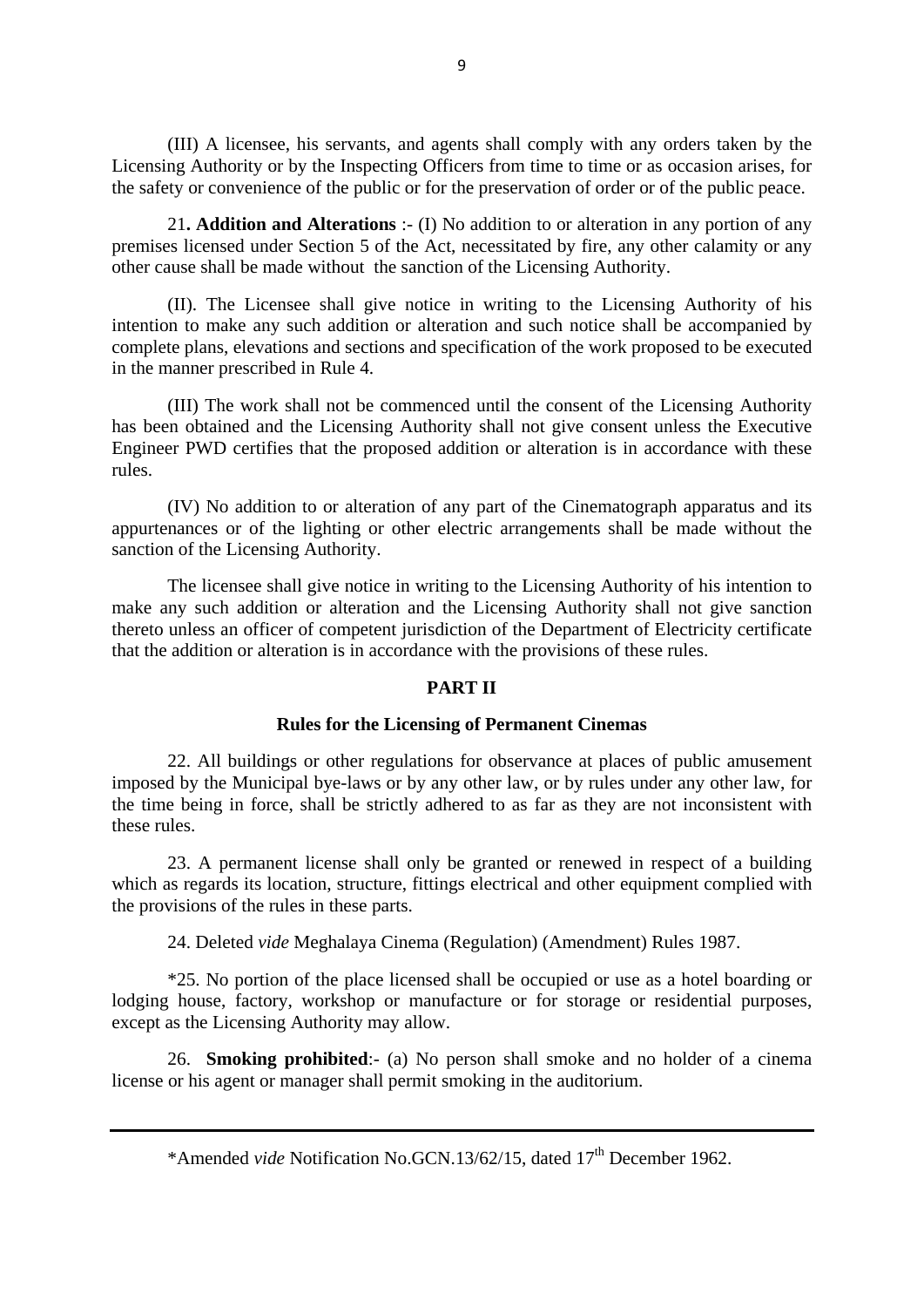(b) The number of persons admitted at any time into any part of the place licensed shall not exceed such number as may be specified in the licensed. No persons shall be permitted to remain in any of the interesting gangways.

In order to ensure that the maximum number is not exceeded one more particularly to facilitate checking at any time the licensee shall issue tickets bearing serial numbers and the date and the number and the number of the performance on the foils and counterfoils. After each performance, the tickets books shall be marked closed on the last counterfoil issued.

27. **Sale of tickets** – (a) The licensee shall make arrangements to the satisfactions of the Licensing Authority for the sale of tickets for admission tickets shall be numbered to correspond to the numbers of the respective seat in the auditorium and no more tickets shall be sold for any performance than there are seats available.

(b) The licensee shall also make arrangements to the satisfaction of the Licensing Authority for the orderly marshalling of persons desirous of purchasing tickets at the licensed place. Such a numbers of booking office windows shall as provided in cinema houses of the the sale of tickets to the public as the Licensing Authority may determine in order to prevent congestion of entrances.

(c) The licensee shall cause to be affixed and displayed in a conspicuous manner in the cinema premises or at the booking office a price-list showing the various rates charged for tickets to different classes which are kept, offered or exposed by him for sale and also the hours of business during which such sale will be effected and no sale shall be effected except during the hours notified. Provided that advance, booking of seats shall be allowed on receipt of a reservation fee at the rate of 5 paise for each tickets of lowest two classes and 10 paise per ticket for the upper classes, and arrangement therefore shall be made by the licensee during the hours of 9 A.M. to 6 P.M. in the booking counter or any other notified place in the cinema house.

(d) Every licensee shall print or cause to be printed in the face of every ticket, pass or other evidence of the right of admission to be sold or kept, offered or exposed for sale, the price charged therefore plus entertainment tax, if any, and he at no time charge for any such ticket, pass or evidence of the right of admission a price in excess of what is printed thereon.

The rates of payment for admission to the different class in the licensed premises shall be determined by the Licensing Authority and these rates shall not be increased without an order in writing by the Licensing Authority permitting such increase.

(c) Every tickets shall be torn into two parts at the time of admission, one part thereof shall be retained by the gatekeeper the other part remaining with the holder.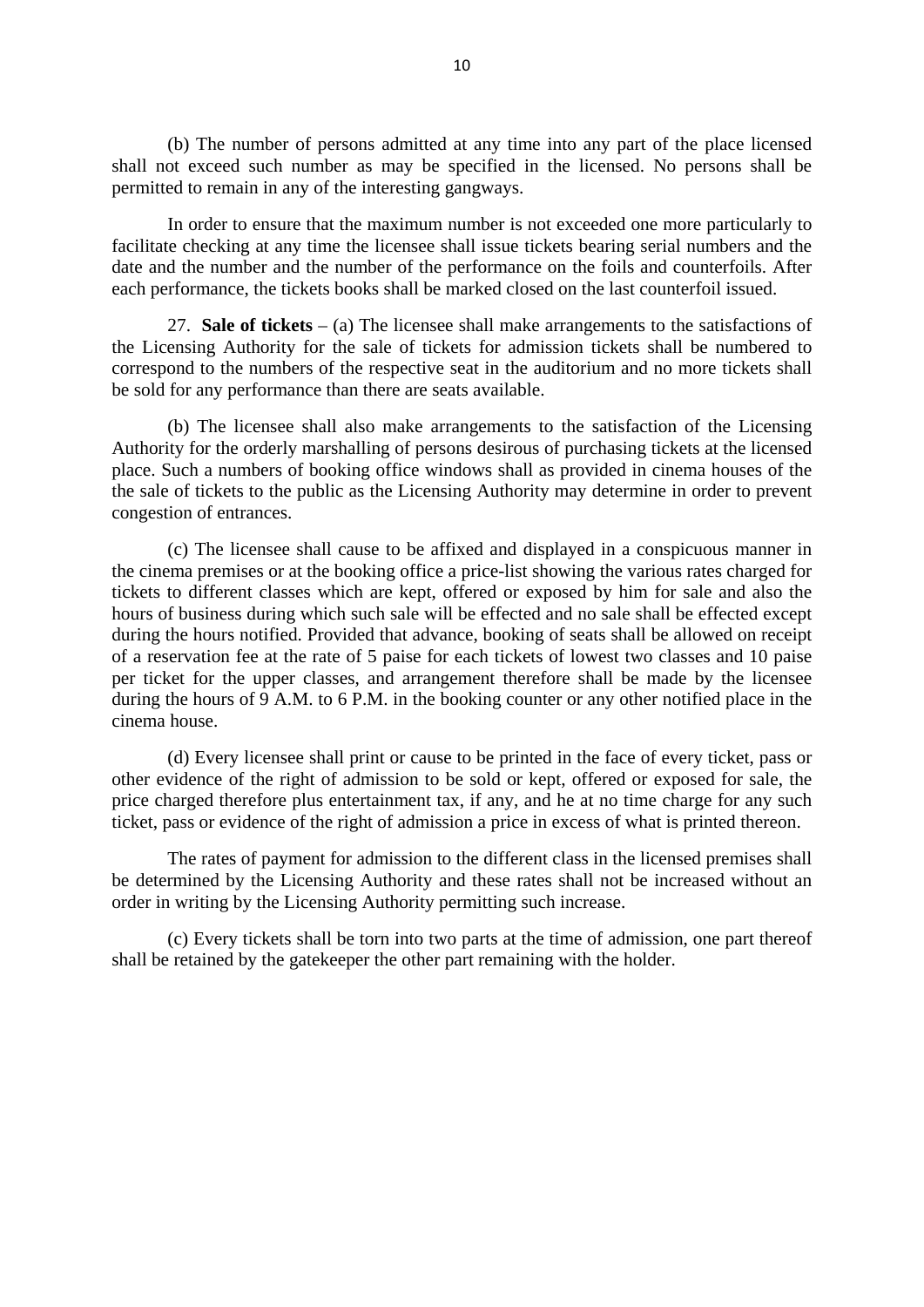28. **Maintenance of records** – Every licensee shall at all time keep and maintain full and up-to-date sets of records showing sale of tickets in each show and their rate showing separately the taxes and faces realised and shall produce on demand all such records for inspection by an Officer deputed for the purpose by the Licensing Authority.

29. **Deputation of responsible persons** – (a) In order to secure the safety of the audience, the licensee or some responsible agent or manager duly conversant with the rules and nominated by him in writing for the purpose shall be incharge during the whole time of any exhibition and he shall be specially instructed by the licensee or such agent or manager as to their respective duties, in particular in relation to the carrying out of the requirements of these rules.

Sufficient number of attendants shall remain on duty during the whole time that the premises are open to the public.

(b) All persons responsible for or employed in connection with the exhibition shall take due precautions for the prevention of accidents and shall abstain from any act whatever which tends to cause fire and is not reasonably necessary for the purpose of the exhibition. The license or the agent or manager nominated by him in writing as aforesaid shall see that the operators and every other persons who may be called upon to handle inflammable film within the building for any purpose are fully instructed as to the dangers arising from the use of inflammable film, the precautions to be observed to prevent risk of ignition and the steps to be taken in the event of a film smouldering or catching fire.

30. **Exits** - (a) In addition to the normal means of entrance to the auditorium, emergency exits shall be provided to the satisfaction of the Licensing Authority, These shall be at \**least* two such emergency exit.

(b) Two separate exits shall be provided to every floor or gallery and no stairway shall discharge into a passage or corridor against or across the direction of the exit; provided that the Licensing Authority may accept any other arrangements which are likely to ensure adequate safety.

(c) Every exit from the auditorium shall provide a clear opening space of not less than 7 feet height and 5 feet wide.

(d) All doors shall open outwards and there shall be no type of fastening on any door liable to become slipped, dropped or secured during the performance.

If the doors be secured by locks, the lock shall be opened and the key removed during performance.

(e) The door when opened shall be such as not to obstruct the exit passage way on the outside.

(f) There shall be no steps in such doorways nor shall any batten, carpet or other object be so placed at or near any doorway as to be likely to cause stumbling.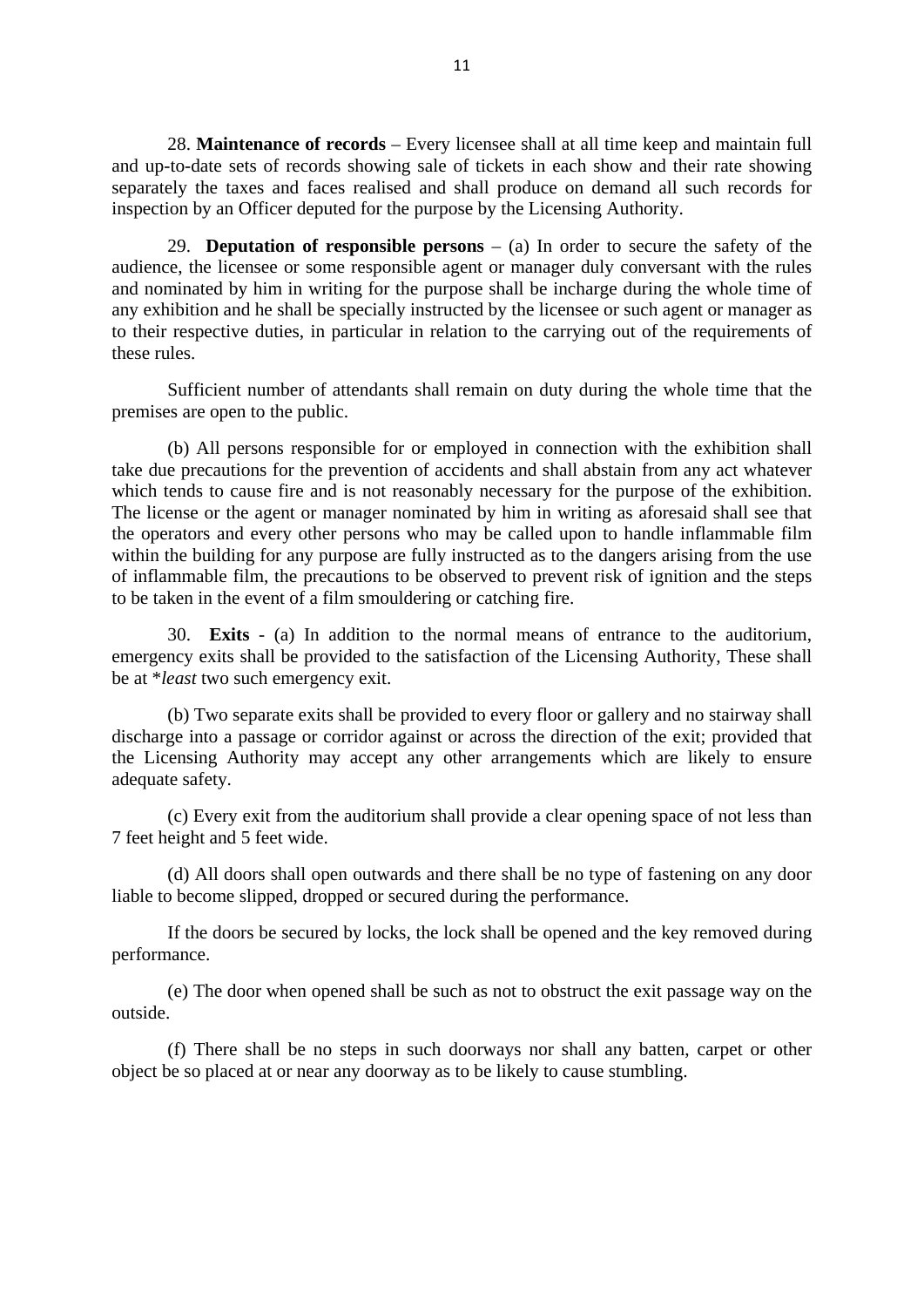(g) No staircase, landing lobby, corridor or passage, not being an internal passage between rows of seats, intended for use as an exit shall be less than 5 feet wide and then shall be no recesses or projection in the walls of such passages, gangways or corridors within 5 feet of the ground.

(h) The word "Exit" or its vernacular equivalent shall be conspicuously fixed on the auditorium side of each doorway.

Unless the subdued lighting of the auditorium during performances referred to in this Rules is sufficient to make these notices clearly visible, each notice shall be lit by a special light to the satisfaction of the Licensing Authority.

31. **Seating**.- (a) The seating in the building shall be arranged so that there is free access to exits.

(b) No part of the auditorium shall provide accommodation exclusive of passages, at a higher scale than 20 persons per 100 square feet.

(c) All seats in the auditorium excepting those contained in private boxes shall be firmly secured to the floor. Chairs with folding seats shall be provided wherever required by the Licensing Authority.

(d) In all cases, there shall be a vacant space of atleast one feet between the back of one feet between the back of one seat and the front of the seat immediately behind measured between perpendiculars.

(e) The distance between the screen and the front row of the seat should not be less than 18 feet.

32. **Gangways:**- (1) A clear passage of gangway shall be formed at the sides and down the centre of the seating in every part of the auditorium in such manner that no seat shall be or more feet distant from the passage or gangway measured in the line of seating.

The central passage or gangway shall be atleast 4 feet wide and those at the sides shall be atleast 3 feet wide each.

(b) Where possible, gradients or inclined places shall be used instead of steps but no gradients or inclined plans shall be sleeper than 1 in 10.

33. **Stairways**:- (a) There shall be at least 2 stairways each not less than 4 feet wide to provide access to any gallery or upper floor in the building which is intended for use by the public.

(b) All stair cases shall be constructed entirely of bricks, stones, cement, or concrete with fire-resisting roof and ceiling and shall have solid square (as distinguished from spandrill) steps and landings of approved stone of such other fire-resisting materials and construction as may be approved by the Licensing Authority with treads not less than 11" (inches high) and with risers of not more than 6" (inches) high (each lapping atleast) one inch over the back edge of the steps below it) in flights of not more than 15 or less than 3 steps.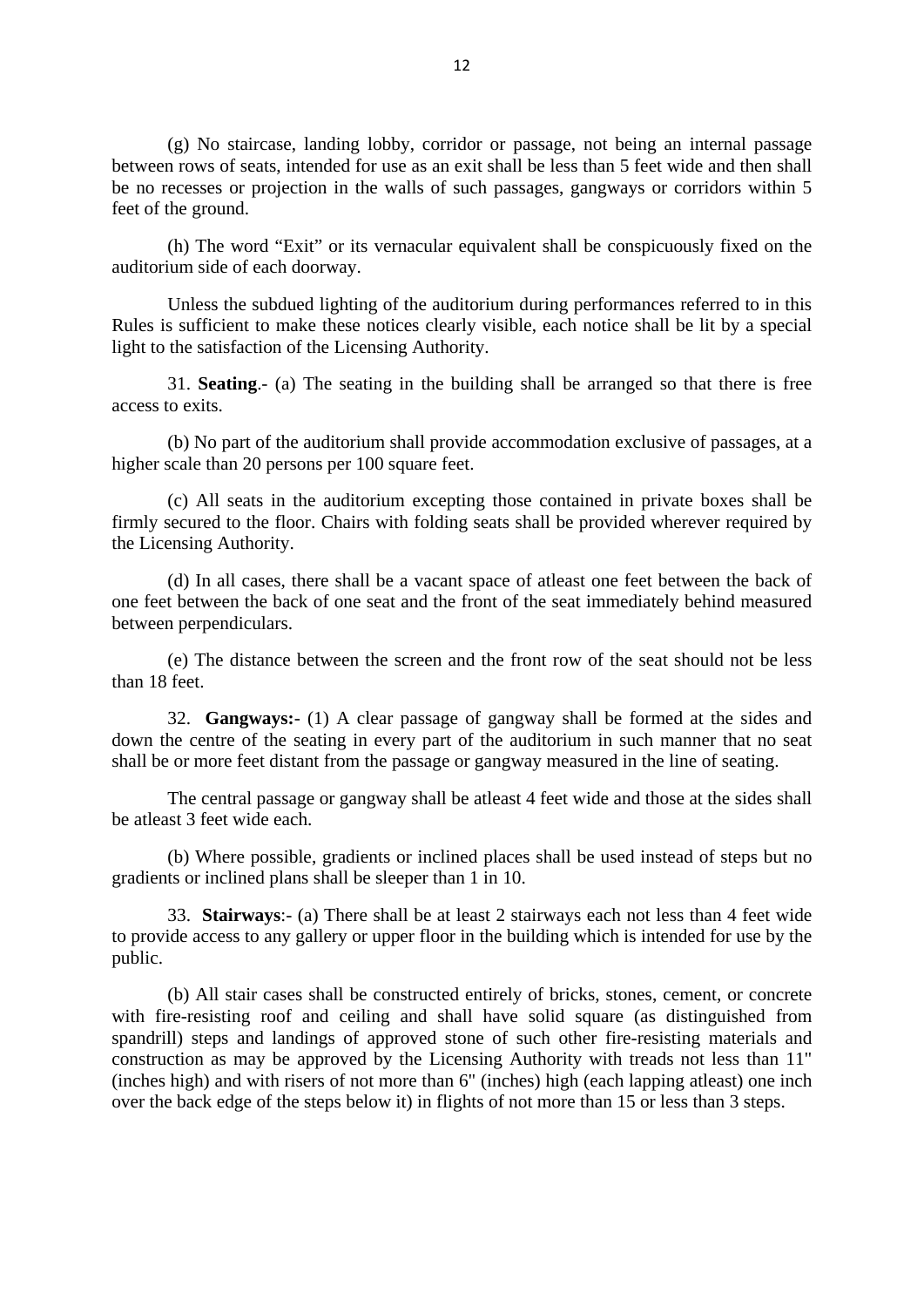(c) The treads and risers of steps on each flight shall be of uniform width and height.

(d) A continuous hand rail shall be fitted to each side of stairways.

34. **Parking arrangements**:- (a) Such arrangements shall be made for the parking of motor cars and other vehicles in the vicinity of the buildings as the Licensing Authority may require.

(b) No vehicle shall be parked or allowed to stand in such a way as to obstruct exits or impeded the rapid dispersal of the persons accommodated in the building in the event of fire or panic.

35.**Fire precautions :-** (a) In every license placed shall be kept such number of chemical extinguishers, fire-buckets, hand pumps, blanket and other small fire appliances as the Licensing Authority shall direct. The License shall comply with all directions issued by the Licensing Authority for the purpose of safeguarding the public in case of fire.

(b) All fire extinguishing appliances shall at all times be maintained in proper working order and available for instant use and all chemical fire-extinguishers shall be capable of withstanding pressure of not less than 250 lbs, per square inch.

(c) During an exhibition, all fire-extinguishing appliances shall be in-charge of some person or persons specially nominated for this purpose. Such persons need not be employed exclusively looking after the fire appliances but they must not be given any other work during an exhibition which would take them away from the building or otherwise prevent them from being immediately available in case of danger or alarm fire.

(d) The building shall provided with an efficient lighting conductor.

36. **Ventilation**:- (a) The premises shall be sufficiently ventilated to the satisfaction of the Licensing Authority. The auditorium shall be thoroughly ventilated between performances.

(b) Unless the auditorium is air-conditioned the means of ventilation shall take the form of natural ventilation and power driven exhaust fans suitably located and of adequate size for the purposes intended.

(c) Where natural ventilation is provided by windows or skylights which have to be darkened or obscured free permanent top ventilations shall be arranged by means of ridge or ceiling ventilators. The clear opening of such ventilators shall not be less than 1 square foot for every 10 persons that can be accommodated.

37. **Cleanliness**:- (a) The premises shall be maintained in a clean condition and the auditorium shall be swept and cleaned between performance.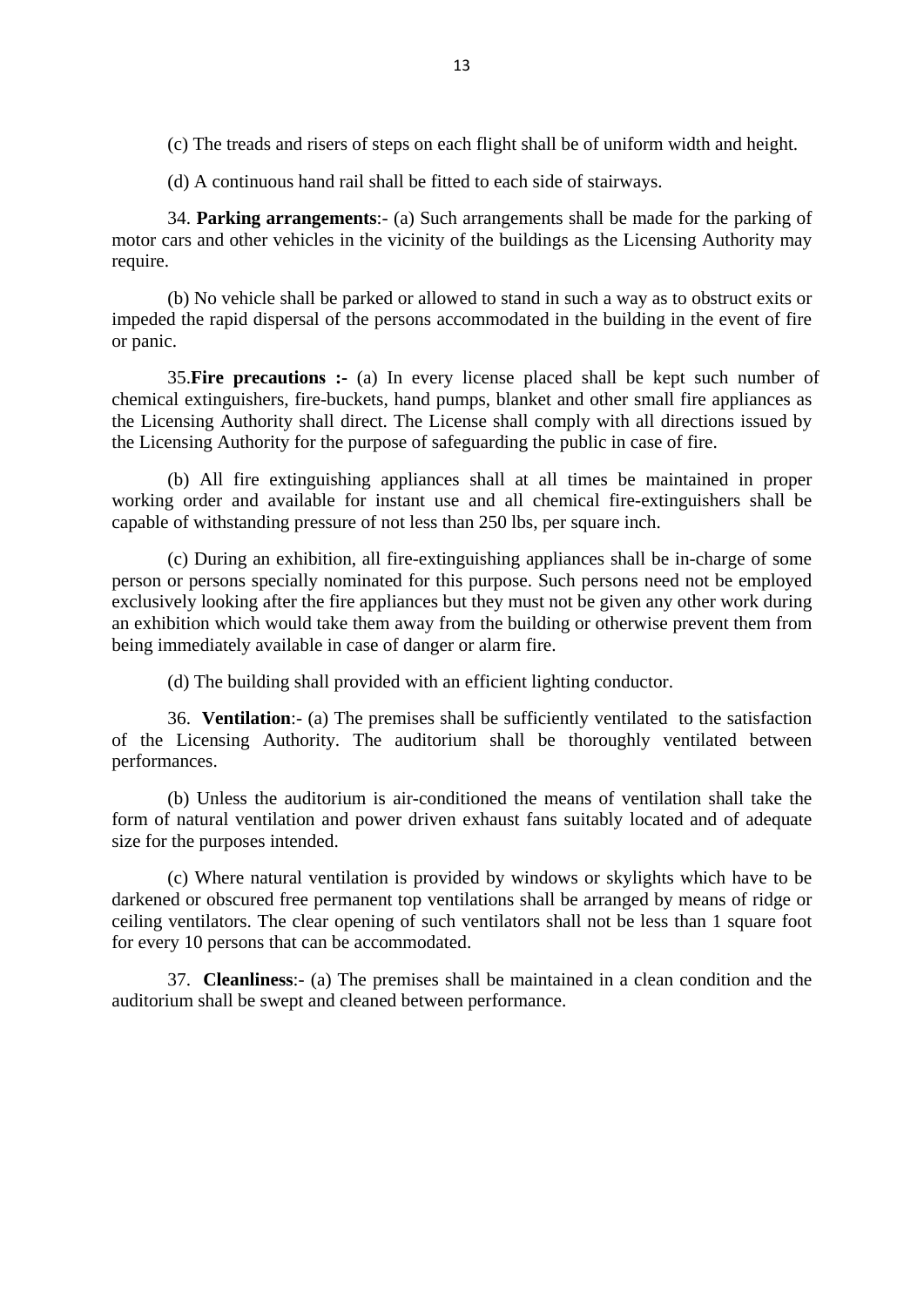(b) **Spittoons**: - The cinema hall shall be provided with a sufficient number of spittoons in suitable places for the use of the public. The spittoons shall contain a strong disinfectant and shall be emptied as often as necessary. Notices for using such spittoons shall be displayed in prominent parts of the cinema.

(c) **Sanitary accommodation:-** Urinals and private accommodation on the scale given below for the seating accommodation of the auditorium and the staff shall be provided separately for each sex with a minimum of one urinal place or utensil or every fifty person of each sex and one privy for every hundred persons of each sex for whom seating accommodation is provided. In calculating the number of convenience required under this rule, any number of persons less than 50 shall be reckoned as one hundred and fifty respectively.

Provided that a minimum of one urinal place or utensil and one privy shall be provided for each sex on every premises and there shall be displayed in a conspicuous position a sign or a notice in English and in the vernacular indicating the sex for which the convenience is provided.

38. **Approved design, latrines, etc**:- (i) the design and description of every sanitary convenience in the premises shall be such as may be approved by the Public Works Department and the Public Health Department and its construction and situation shall be subject to the approval of the Licensing Authority.

(ii) The site or situation of every sanitary convenience shall be such that no effluvia therefrom can rise within the rooms of the premises.

(iii) No sanitary convenience shall communicate with any room except through the open air or through an intervening air space.

(iv) Every sanitary convenience shall be under cover and so partitioned off as to secure privacy and shall have proper door fastenings.

39. **Enclosure for apparatus**:- The cinematograph machine shall be placed in a permanent enclosure. Such enclosure shall be at least 10 feet in height internally from floor to roof. If one machine is to be operated the floor space shall not be less than 63 square feet. If more than one machine is to be operated therein an additional 36 square feet shall be provided for each additional machine. The enclosure containing the cinematograph machine, in these rules referred as "the enclosure" shall be substantially constructed of fire-resisting materials.

40. **Entrance to the enclosure and means and ventilation**: - The entrance to the enclosure shall be through a closely fitting self closing door of fire resisting materials suitably placed and opening outwards and all openings, bushes and points shall be constructed and maintained as to prevent the escape of any smoke into the auditorium. This door shall be kept closed at all time when not used for iggress or egress. Channels of ventilation shall not be allowed to communicate direct with the auditorium. The enclosure in which the machine is being operated shall be provided with an opening or vent flue in its roof or upper part of its side wall leading to the outdoor air. The vent flue shall have a minimum sectional of 50 square inches and shall be fire-proof: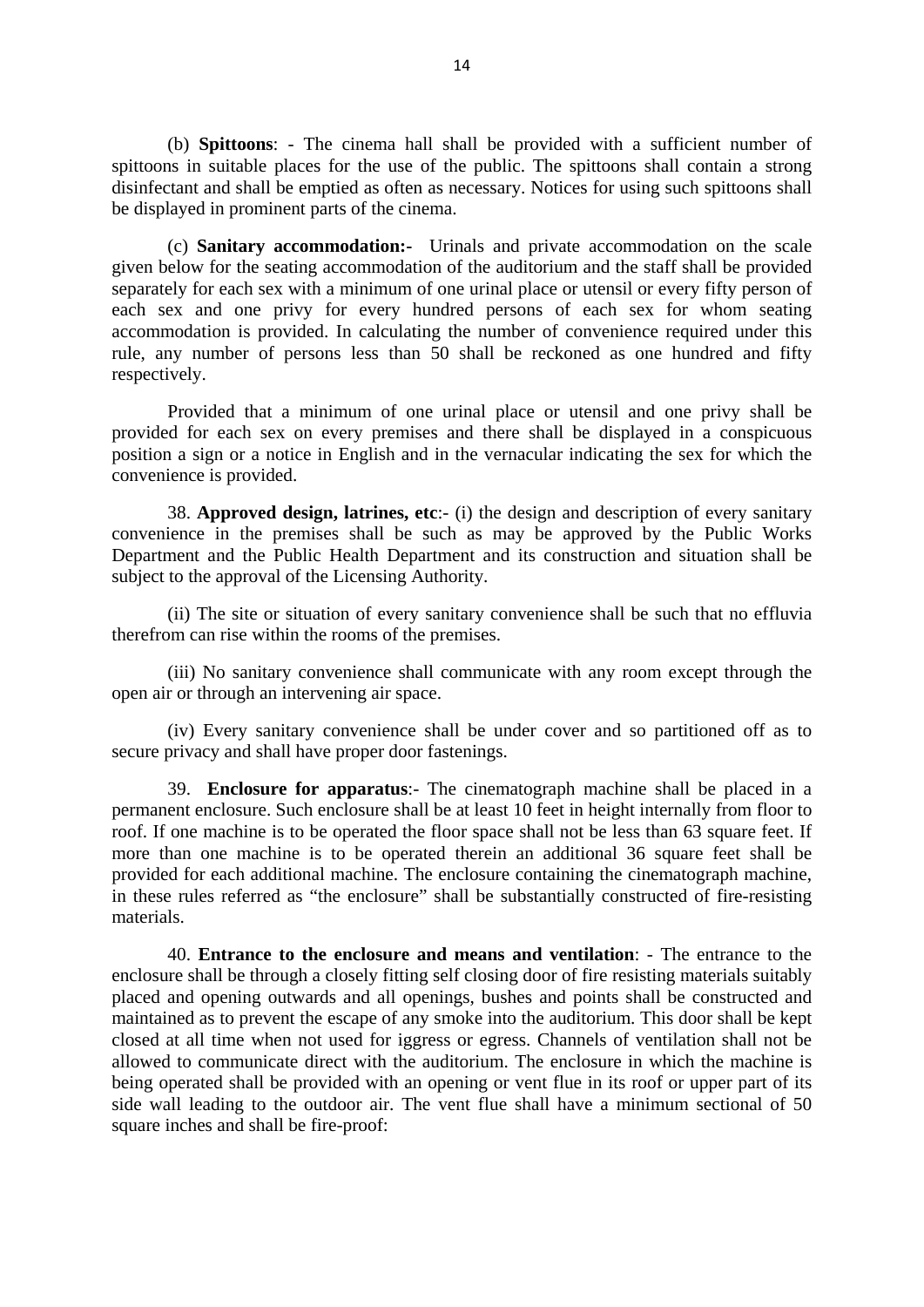Provided that when the enclosure is so built that it may be constructed to open directly on the outside of a building through a window, such window shall be permitted for the comfort of the operators but such enclosure shall not be exempted from the requirements of the installation of a vent flue (as prescribed above).

41. **Position of enclosure:** - The enclosure shall, unless this requirement is expressly waived in the license be so played as to be outside the main building forming the auditorium and where such auditorium consists of a structure of a temporary or non-permanent.

Character the enclosure shall be at a distance of not less than 3 feet from such structure. A space of 2 feet in width at the sides and in the front of the enclosure and a space of 6 feet at the part in which the door is situated shall respectively be kept clear all round the enclosure. The door shall where possible, be at the back of the enclosure.

42. **Opening in enclosure**: - In the front face of the enclosure there shall not be more than three openings per projector of which the one for each projector beam must not exceed eight inches square. Each shall be protected by a sheet of strong plate glass permanently fixed into the wall of the enclosure. Vertical falling steel shutters shall be fixed on the enclosure side of each of those windows in such a way that they can be instantly released by the operator in case of need. In addition, an automatic thermostatically or electricity controlled releasing device may be fitted but such device shall not prevent emergency hand operation nor the hand operated devices prevent automatic release. Such falling shutters shall also be operable by hand from the outside of the enclosure.

43. No unnecessarily combustible material shall be allowed within the enclosure and all necessary combustible material, films, etc., except a film which is being passed through the lantern, shall be placed in an approved fire-proof box. The latter shall be kept closed at all times except when it is necessary to obtain or replace a film. Films which are being used at an exhibition shall be kept in the enclosure but in no case shall a quantity of a film in excess of 80 lbs. Be kept at one time in such enclosure, any excess being stored until required, in a separate place licensed under Explosive Rules.

44. **Smoking, Lights, etc.** – No smoking materials, matches or naked lights of any kind shall be permitted within the enclosure or rewinding room. Notice to this effect shall be posted conspicuously at every door of these enclosure and rooms. A 'No Admission to the Public' Notice shall also be similarly displayed.

45. **Enclosure fire precautions in.**- Two liquid chemical extinguishers, two buckets of sand , two buckets of water and a blanket shall be kept inside the enclosure. A large sponge shall be kept in one of the buckets of water. One liquid chemical extinguisher shall also be kept immediately outside each door to the enclosure.

46. **Enclosure, general precautions in.**- The management and the cinematograph operators shall take all due precautions for the prevention of accidents and shall abstain from any act whatever which tends to cause fire and is not reasonable necessary for the purposes of the exhibition, no unauthorised person shall be allowed in the enclosure. The enclosure shall be kept clean and a metal bin shall be provided for waste are carbons.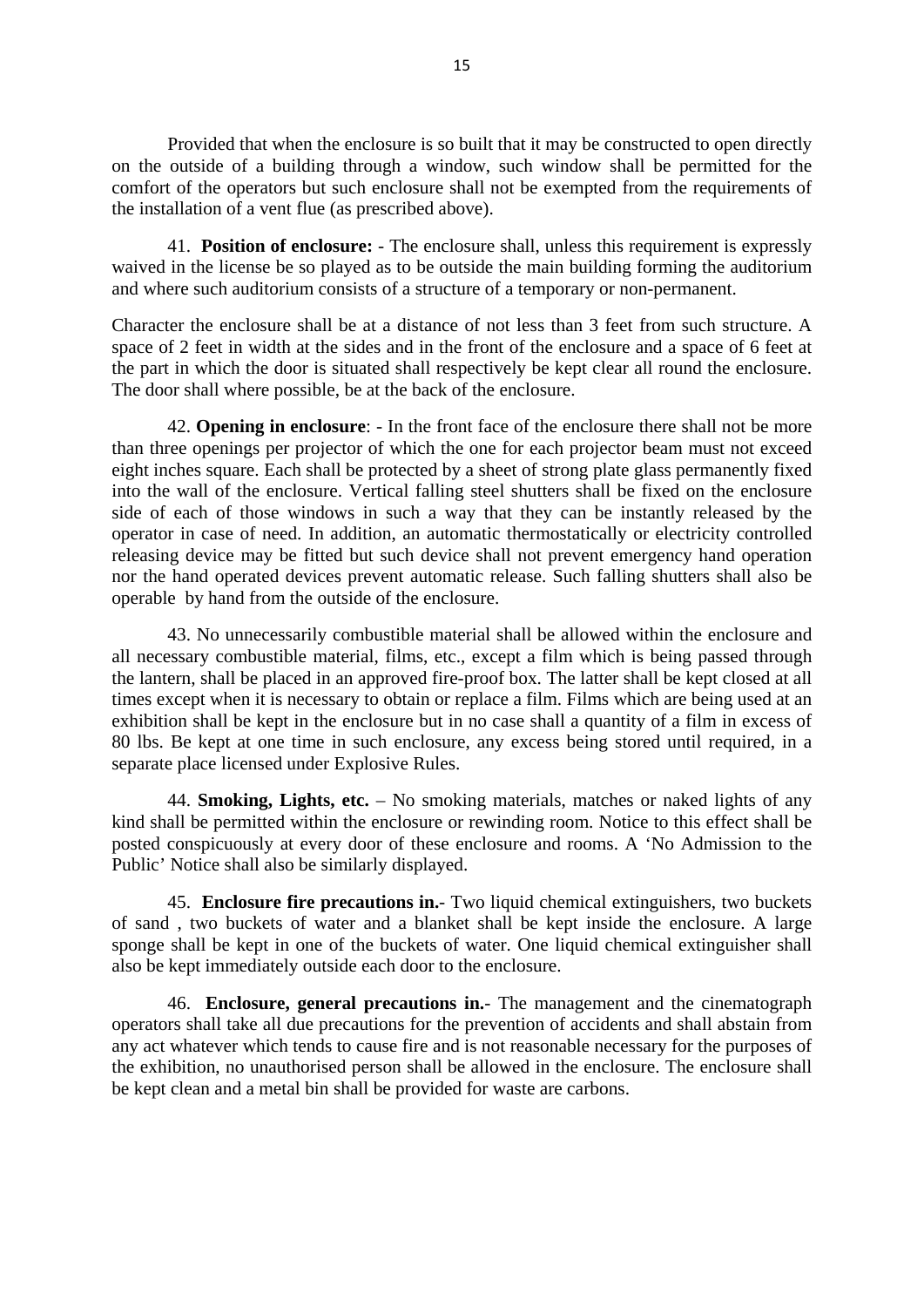47. **Cinema machine**. - The cinematograph machine shall be place on firm supports of fire-resisting materials.

48. The body of the cinematograph shall either be constructed of metal or lined with metal or lined with metal and asbestos, in which case there must be an air space between the metal and the asbestos lining. The bottom of the cinematograph machine must form a metal tray which shall be surrounded by a vertical edge at least one inch in depth.

49. The cinematograph machine shall be provided with a metal shutter which can be readily inserted between the source of light and the film gate. This shutter shall be immediately dropped in the event of any accident to the cinematograph machine or stoppage of the film and shall only be raised when the film is in motion for the purpose of projection.

50. The film gate shall be of massive construction and provided with ample heat radiating surface and the passage for the film shall be sufficiently narrow to prevent flame travelling upwards or downward from the light opening.

51. Each cinematograph machine shall be fitted with two metal film boxes which shall be of substantial construction and not more than 18" inches in diameter measured internally. The film shall be made to travel from one box to the other. The boxes shall be so constructed as to close in a manner which will prevent the ingress of the spool.

52. **Spools**:- Spools shall be chain or gear driven and films shall be so wound upon spools that the wound film shall not at any time reach or project beyond the edge of the flanges of the spool.

53. **Film rewinding**:- All rewinding of films shall be done in a room apart from the enclosure and auditorium having no opening into the wall communicating to the auditorium, or public passage ways; and the same precautions as laid down for the projectors enclosure shall apply in the rewinding room also. The absolute minimum length of film shall be exposed at any time. The room shall be kept clean and a metal bin with a close fitting lid provided for film cuttings. Electric lights only shall be used in the rewinding room and any lamps in proximity to films shall be enclosed in a stout fitting preventing breakage of the lamp-bulb.

54. **Electric installation generally:-** (1) The entire electrical installation shall conform to the relevant provisions of the Indian Electricity Act, 1910, and the rules made thereunder. The layout drawing for the electrical installation work including the switch board shall be subject to prior approval of the Government Electricity Department. No work shall be commenced until the sanction of the Government. No work shall be commenced until the sanction of the Government Electricity Department has been obtained to what is purpose to be done.

(II) The electrical installation throughout the premises shall be subject to the inspection by an officer of competent jurisdiction of the Department of Electricity under the powers of the Indian Electricity Act. The instructions and directions of the officer in accordance with requirements of the Indian Electricity Act and rules and of these rules and of these rules will be notified in writing to the License or his agent or manager and a copy will be sent by the officer to the Licensing Authority.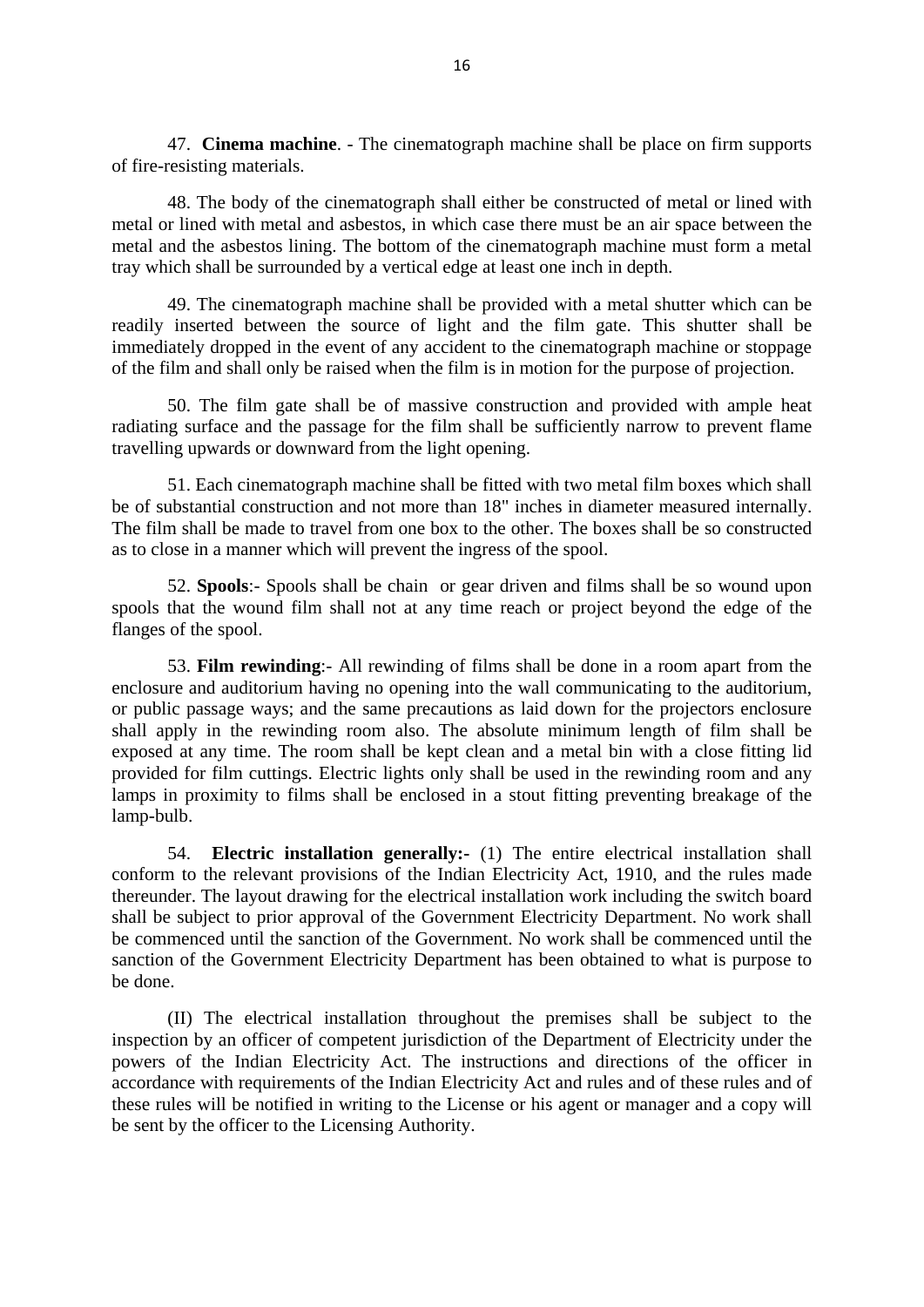55. **Electric Cables and apparatus**:- I here shall be no coils of slack electric cable within the enclosure of rewinding room. The cables in these rooms shall be either in armoured flexible covering or in high grade screwed steel conduit. The course of each such cable shall be readily traced. The necessary pipes and cable shall enter through efficiently bushed openings.

All switchgear, fuses and apparatus shall be covered in totally enclosed iron clad casing in accordance with the standards of the Indian Standards Institution. All such apparatus shall be thoroughly earth bonded in accordance with the Indian Standard Code of practice for electrical wiring and fittings in buildings.

56. The requirements of Rule 55 shall apply to cables and apparatus fitted within the enclosure and rewinding room for electric lighting and also to any cable or apparatus used to supply electrical energy, to the Sound Reproduction Apparatus.

57. **Voltage limit**: - No electric current at a higher pressure than 250 volts shall be used within the enclosure at anytime without the special written sanction of a competent authority of the Department of Electricity.

58. **Electrical Circuits separation of:-** The cables for the cinematograph machine shall be taken as a separate circuit from the source of supply and from the supply side of the main fuse in the general lighting circuit on such premises. Efficient switches and fuses shall be inserted at the point where the supply is taken and in addition; an efficient double pole switch shall be fitted in the cinematograph lamp circuit inside the enclosure.

59. **Lantern illuminant lighting: -** No illuminant other than electric light shall be used in a cinematograph lantern.

60. **Premises, lighting of:** - (a) The general lighting of the auditorium and exit doorways and passages shall not be controlled from the enclosure, but a duplicate lighting system may be controlled from the enclosure or a system permitted whereby not more than <sup>1</sup>/<sub>3</sub> (one-third) of the general lighting is controlled from the enclosure, either system to afford sufficient lighting for emergency exit of the audience.

(b) No fans, heaters or motors may be connected to the lighting circuits. All wall plugs and sockets must be of 3 pin type of approved Home, Office hand shield pattern and able to be plugged in one position only. All metal clad apparatus used on the socket must be earth bended. The system of wiring employed shall be in accordance with the Indian Standard Code of practice for electrical wiring and fittings in buildings.

(c) Every circuit in the premises shall be identified by its Description and Number and each Distribution Box shall contain; affixed within its cover, an identification card by description and number so permitting instant identification in emergency.

(d) An emergency lighting system consisting of cloze oil lamps may be approved, provided such lamps are always kept trimmed and burning during the whole of any performance and afford sufficient illumination in the opinion of the competent authority of the Department of Electricity. Each attendant shall carry an efficient electric torch or lamp.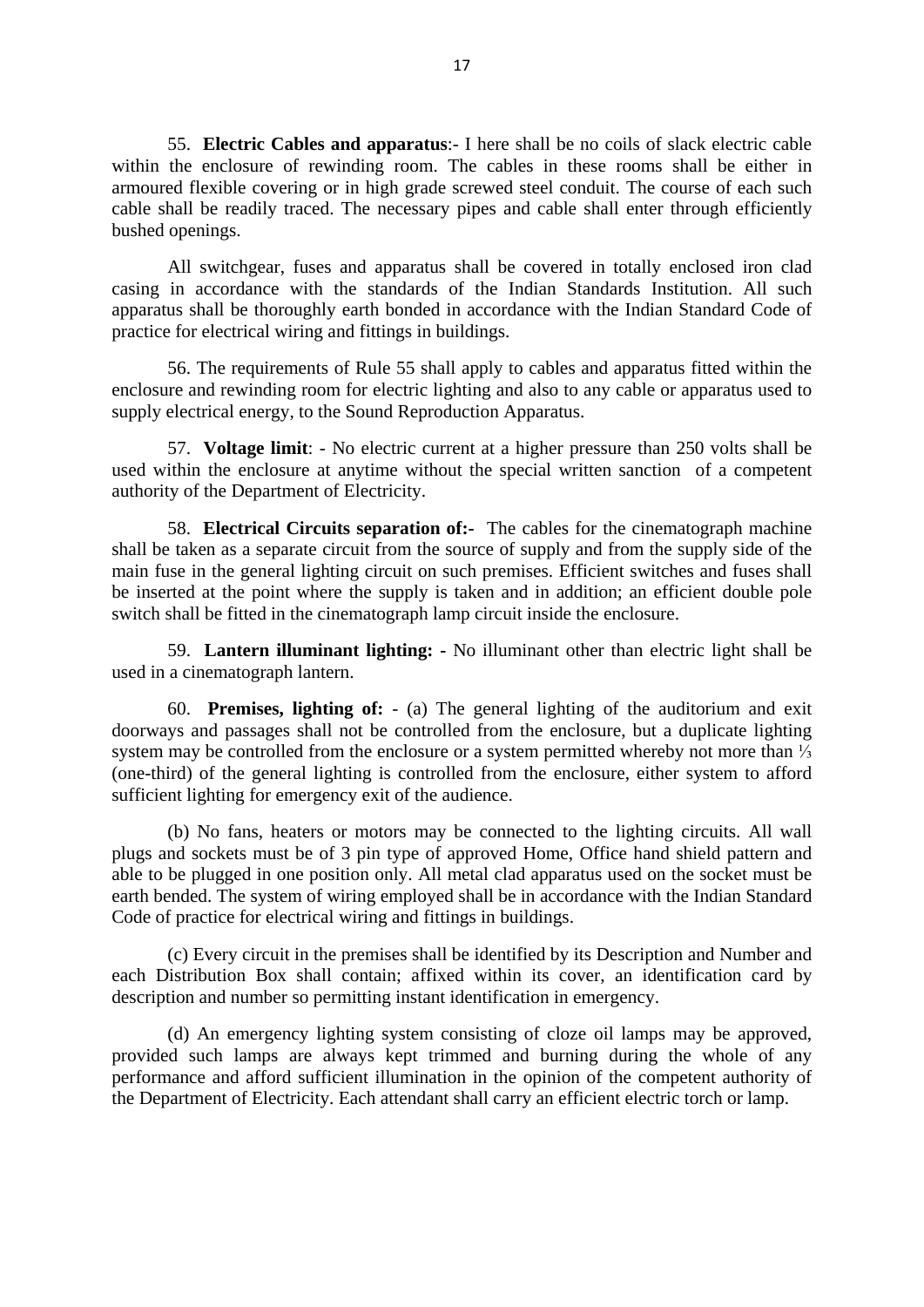61. **Resistances** – Resistance frames shall be made entirely of fire-resisting material and shall be so constructed and maintained that no coil or other part shall at any time become unduly heated. All resistances with the exception of resistances for "effect" (dimming) purposes, or the resistance for the regulation of the Motor Generator set for the Control of the supply to the Projector Arc, if that resistance be of parallel type shall be placed outside the enclosure and if inside the auditorium they shall be adequately projected by a wire guard or other efficient means against accidental contact. They shall not be permitted to become so heated that a piece of dry newspaper placed in contact with any part of the resistance would ignite. The operator shall satisfy himself before the commencement of each performance that all cables, leads, connections and resistances are in proper order. The resistances, if not under constant observation, shall be inspected at least once during each performance. If any fault is detected current shall be immediately switched off and shall remain switched off until the fault has been remedied.

62. **Operator** – Not less than three, where double machine is installed and not less than two, in case of signal projector operators shall be engaged in manipulating the projectors and one apprentice may be engaged for each machine. I shall be the duty of one of the operators to take charge of the films after they have pass over through the lantern. Each operator shall possess a certificates granted by an officer of the Department of Electricity not below the rank of an Inspector. Such certificate shall issued on payment of a fee of Rs. 20 and shall be valid for one year unless sooner revoked.

Provided than an application for the renewal of an operator's certificate shall be made at least one month before the date of the expiry of the old one, failing which a penalty of Rs. 5 for each month of default shall be leviable in addition to the annual renewal fee of Rs. 10.

An operator shall not be granted a certificate unless:-

- I. he possesses a minimum general education upto class VIII standard and has completed two years apprentice training in operation of Projector machine.
- II. he is thoroughly conversant with the municipal bye-laws and other rules relating to cinematograph exhibitions and precautions against fire;
- III. he is acquainted with the most speedy and effectively method of dealing with fire;
- IV. he possesses a fair knowledge of the elements of electric power, direct and alternating current, voltage, amperage, , etc., and in the case of muffasi operators, a working knowledge of petrol and bill engines if such engines are over used for exhibition;
- V. he is proficient in the handling, winding, repairing and efficient cleaning of films and
- VI. the certificates shall bear, affixed upon it, a certified photograph of the holder.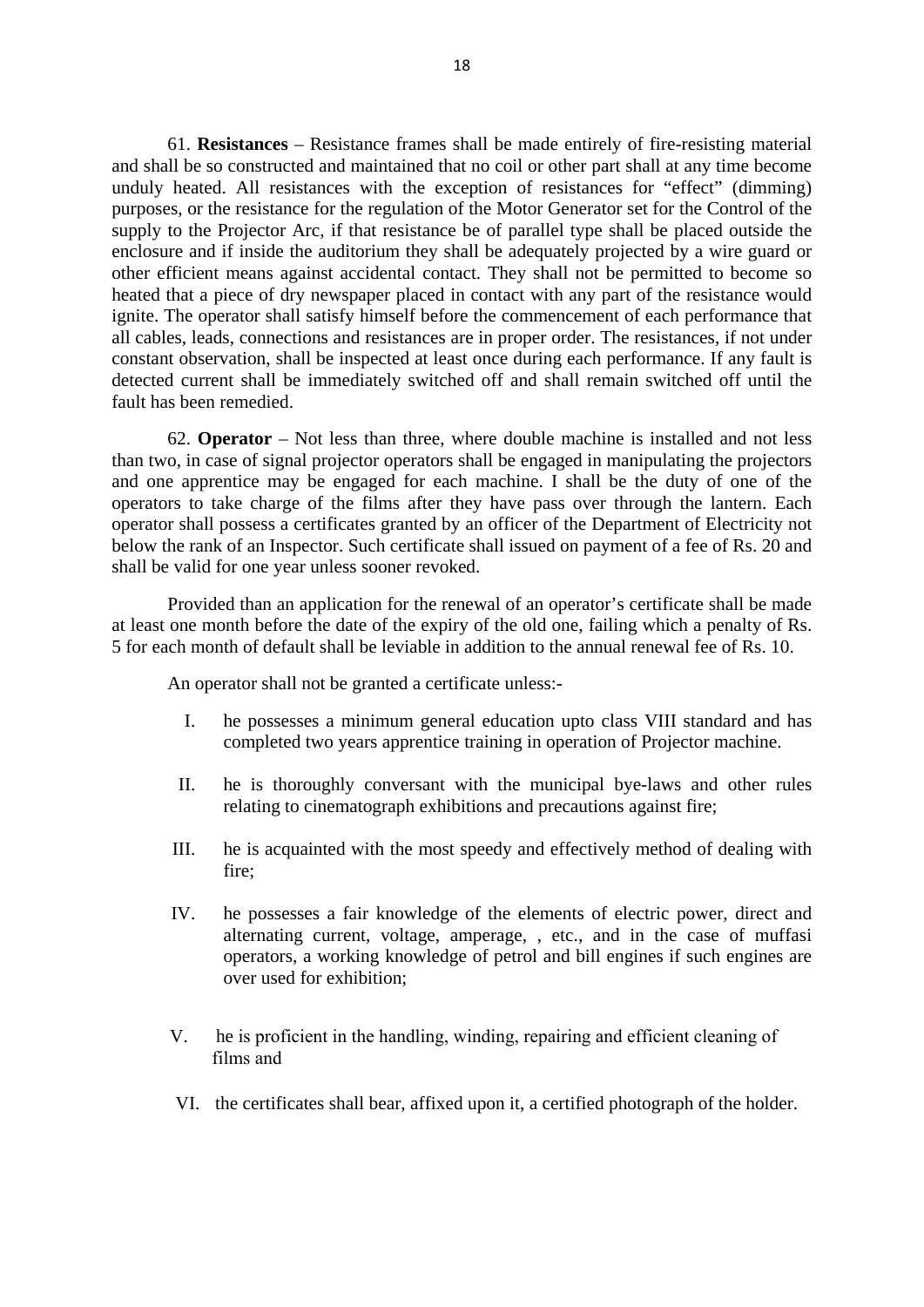## **PART - III**

# **RULES FOR THE LICENSING OF TEMPORARY AND TOURING CINEMAS**

63. The Cinematograph apparatus shall have been certified to be useable without danger by a competent authority of the Department of Electricity within a year of the date on which the exhibition is given to the public.

64. The Licensing Authority may refuse a licence, or stop the operation of the licence, for a temporary or touring cinema if in its opinion any portion of the building or structure is in dangerous proximity to any other building.

65. The Licensing Authority may require an applicant for a temporary indoor cinema to furnish such plans of the premises and such specification as it may consider necessary.

66. In the case of exhibition given intent or both or in any shelter or structure composed of, or covered with combustible materials or of a movable character, the cinematograph apparatus shall be operated from outside such tent, both, shelter or structure and shall be placed at a distance of at least six feet therefrom.

67. The auditorium shall be provided with a sufficient number of exits suitably placed and designed to permit safe exit in case of alarm to the satisfaction of the Licensing Authority, such exits shall be at a sufficient distance from the location of the projector and allied apparatus, to allow exit without passing near the projector.

A clear passage or gangway shall be kept to all such exits. No apparatus, chairs, forms, cables or other obstacles shall be placed in such passage or gangway.

Such requirements of Rule 30 as the Licensing Authority may require shall apply to premises used for occasional exhibitions.

68. Without prejudice to the generally of the foregoing rules, no tent, booth or similar structure shall be used for the purpose of a cinematograph exhibition if it is enclosed by a wall or walls which do not permit of adequate means of egress and which are erected within 30º (feet) of such tent, booth or similar structure.

69. (a) The occupier of the premises on which the performance is to be given shall be responsible for the observance of the requirements in Rules 5 [except clauses (b) and (c) of sub-rule III], 20 and 21 in Part I of these Rules.

(b) The provisions of the rules in Part II of these Rules shall apply *mutalis mutandis* to licences for temporary and touring cinemas.

70. These Rules shall be conditions of every licence and every licence shall also be issued subject to the following conditions regarding apparatus and its operation being observed.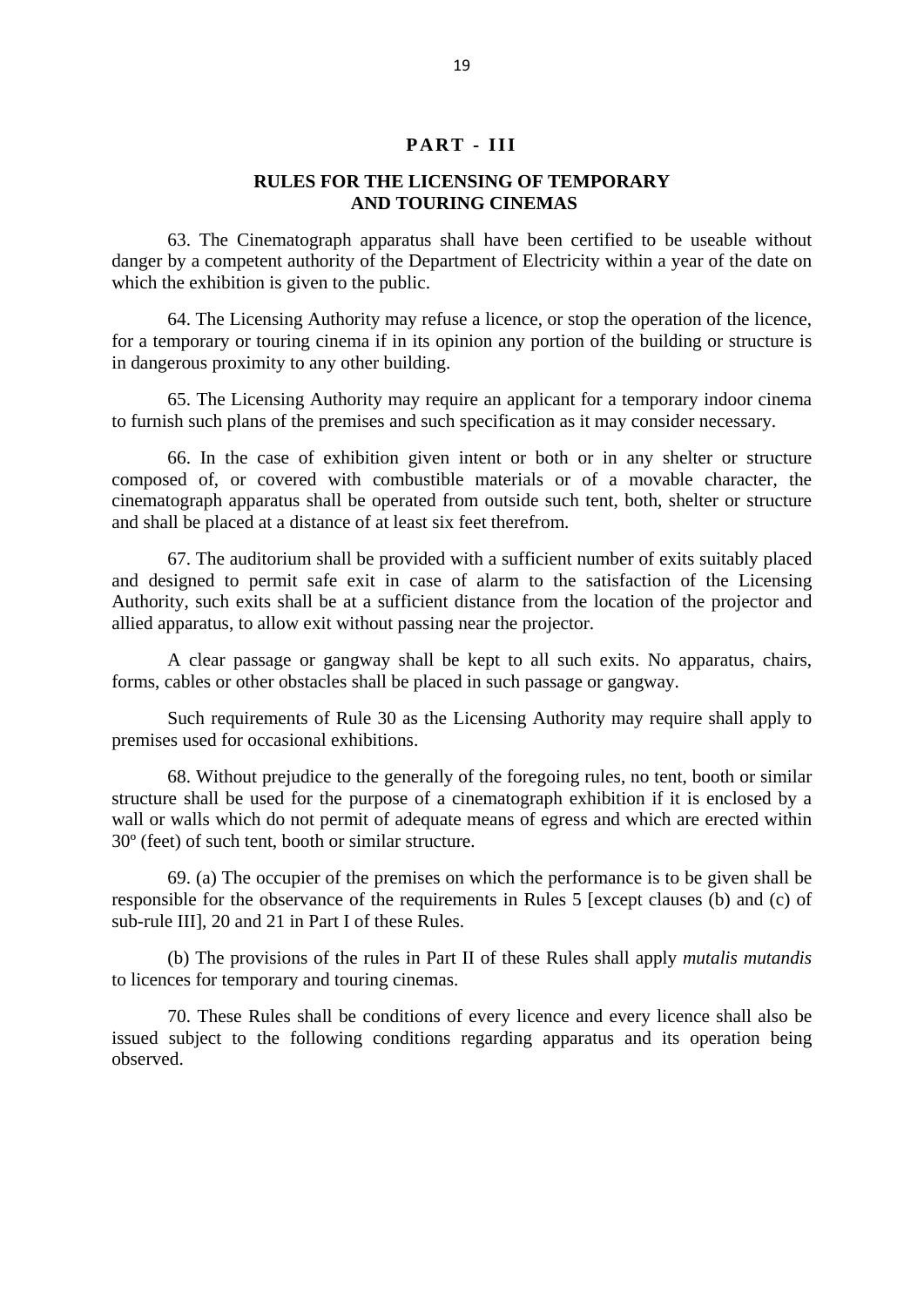#### CONDITIONS

A. (1) The projector and the illuminant shall be entirely closed in a casing of fire resisting material except for such openings as are necessary for effective manipulation and ventilation.

(2) Any electric wiring or terminals fitted within the casing shall be so placed that it shall be impossible for films in user in the projector to come in contact with them.

(3) Each electric circuit on the projector shall be fitted with a separate switch controlled from outside the casing, and so placed as to be within reach of the operator when standing at the projector.

(4) The heat of the illuminant, and its position in relation to the optical system, shall be such that it is impossible for the rays of light to ignite a stationary film.

\* This requirements will be considered as met if a film stationary in the film-gate fails to ignite within a period of three minutes.

B. (1) The projectors shall be fitted with film boxes of fire-resisting material, which shall be made to close in such a manner and shall be fitted with film-slots so constructed as to prevent the passage of flame to the interior of the box.

(2) The film-boxes fitted to the projector shall be so constructed as to be easily detachable from the apparatus.

(3) All films shall be contained in film-boxes, which shall be attachable to or removable from the projector without being opened, so that at no time shall a film be exposed except the portion necessary for threading up.

(4) During an exhibition, not more than three film boxes (including the two actually attached to the projector) shall be in the enclosure or reserved space as the case may be, any one time. If further film-boxes are required they shall be kept in closed metal boxes outside the enclosure or reserved space as the case may be and if in the building, in a place approved by the Licensing Authority and subject to the prescribed requirements as to limitations of quantity and weight.

C. (1) All Electric conductors shall be of adequate size for the current they have to carry and shall be efficiency covered with insulating material and shall be either (I) place out of reach of persons in the auditorium and where they are not liable to damage or (II) protected against injury by suitable casings.

(2) Resistance shall be made entirely of fire resisting materials and shall be so constructed and maintained that no coil or other part at any time shall become unduly heated. If inside the auditorium, they shall be adequately projected by a wire guard of other efficient mean or preventing accidental contact, and shall not be placed within reach of persons in the audience.

(3) The operator shall satisfy himself before the commencement of each performance that all cables leads, connection, resistances and fuses are in proper working order. The resistances, if not under constant observation, shall be inspected at least once during each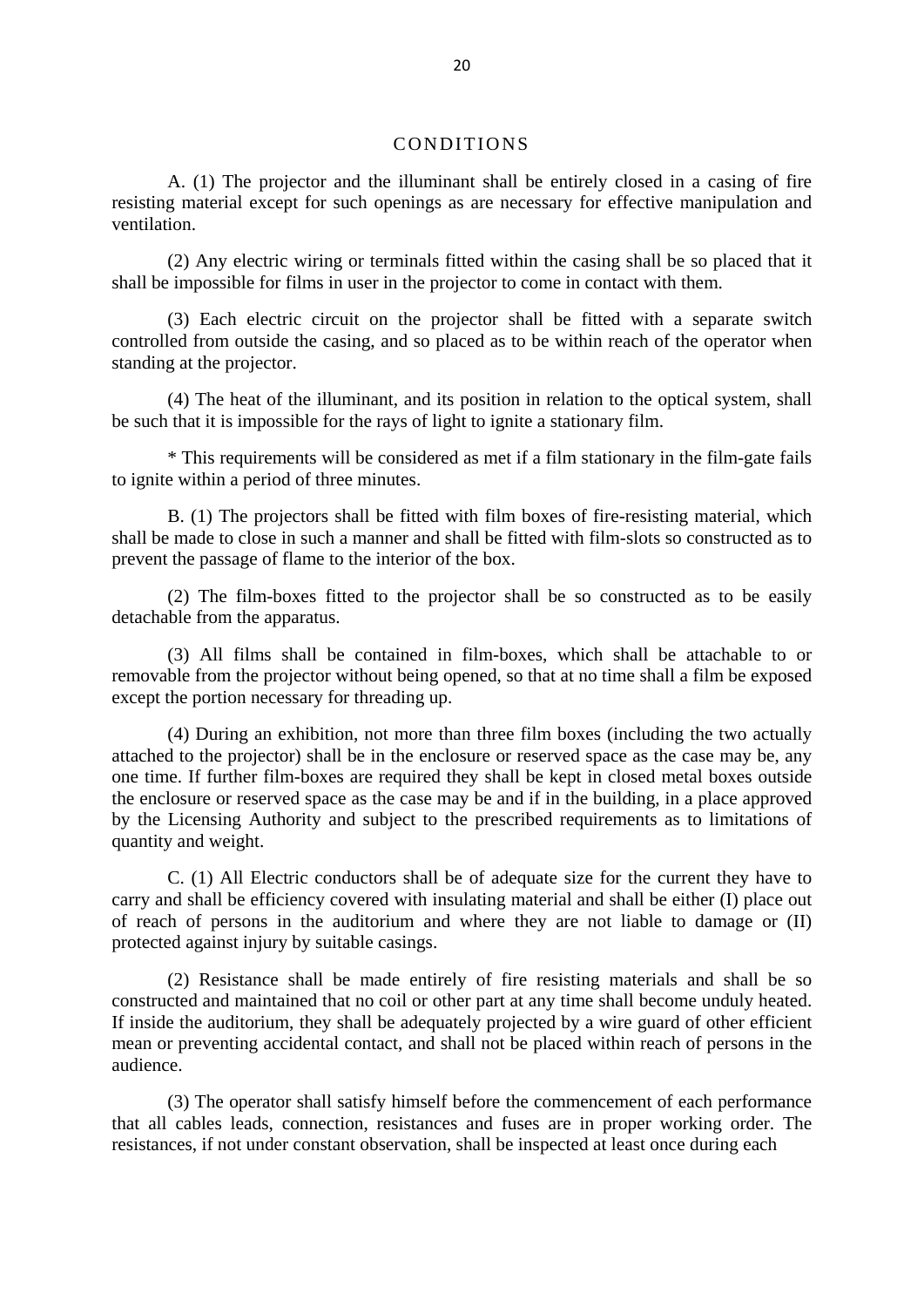performance. If any fault is detected, current shall be immediately switched off, and shall remain switched off until the fault has been remedied.

(4) The projector circuit shall be independently protected by double-pole switch and fuses properly enclosed and placed near the source of supply or the point of connection with the general lighting supply, as the case may be. Provided that, where the current does not exceed five amperes and the connection of the projector circuit to the general lighting supply is made by means of a connector as described in paragraph (5) below, such a connector tray be used in substitution for a double-pole switch.

(5) Where the projector circuit is connected to the general lighting supply, it shall be connected only at a point where the wires of the general lighting supply are of ample for the current they may have to carry and the connection shall be either by (a) securely made joints or connection or (b) a properly constructed wall type connector of hand shield type. It shall not be connected to any lighting fitting or by means of an adaptor to a lamp.

**D. Rewinding of Films**:- No rewinding of films shall be done within the enclosure or reserved space as the case may be not in any rooms or space to which the public have access or in which any illumination other than electric light in enclosed bulbs is employed. Smoking in the vicinity when rewinding is prohibited.

**E. Emergency Lighting** – An efficient portable electric battery or torch with an efficiently protected bulb shall be available in the reserved space and in the enclosure and the rewinding room or space throughout the performance and previous to subsequent film winding or rewinding process.

Such other lighting as the Licensing Authority may require shall be provided for the safe exit in emergency of the audience in addition to the normal lighting system installed in the premises.

**F. Location of Projector and Allied Apparatus (1) –** No portable apparatus shall be so placed in any auditorium or communicating passage way as to interfere with entrance and exit of the audience no so that any ignition of film might prevent safe exit.

(2) The projector shall be placed on a firm support Amateur Standard Apparatus. No projector other than an Amateur size projector shall be used on any premises within the auditorium unless provided with either a permanent or temporary enclosure.

(3) (i) **Reserved Space** – If such an amateur size projector be worked without an enclosure, it shall be situated within a space known as the "Reserved Space" into which no person other than the operators shall be allowed during an exhibition. This space shall be ample for the operators and the necessary apparatus and safety utensils.

(ii) **Fire precautions in reserved space with Amateur Standard Projector**.- One bucket of sand, one bucket of water and a blanket shall be kept within the reserved space.

A large sponge shall be kept in the bucket of water. No naked light or any light other than an efficiently protected electric bulb light, no matches or smoking materials shall be within the reserved space.

(4) **Full sixed apparatus**: - Such apparatus – usually 36 M/M width or cover – shall, if placed within the auditorium or in any portion of the premises or where persons other than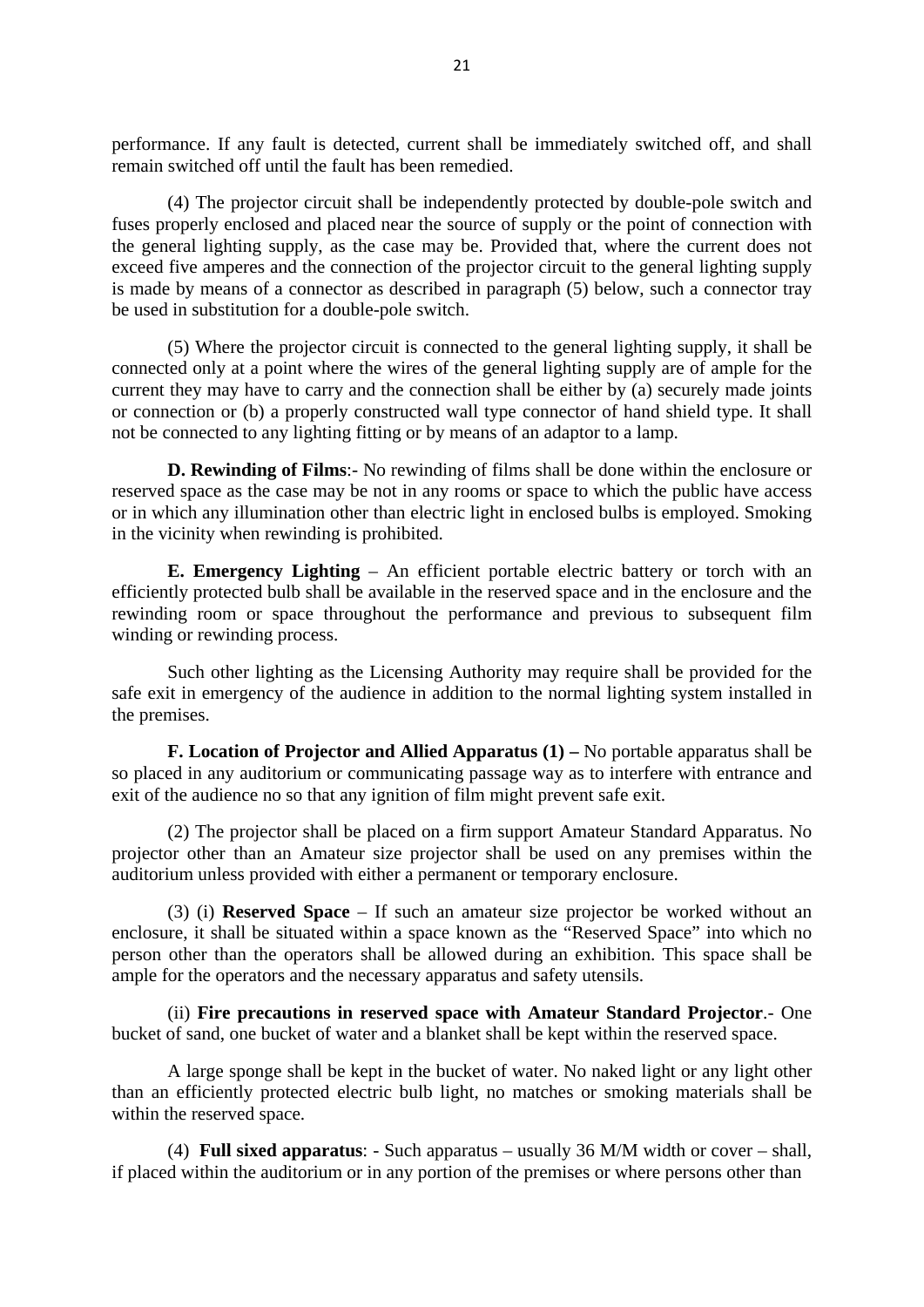the operators resort during performances, only be used within the approved type of permanent enclosure for permanent cinemas or within the temporary enclosure of condition G. below.

Provided that the operation of full sized apparatus shall not be permissible from a verandah of a building under the following conditions:-

- (i) The verandah be of fire-resisting material in any part within ten feet of the apparatus.
- (ii) No persons other than the operators are allowed on the verandah within ten feet of the apparatus. The area so formed shall be a reserved space.
- (iii) The doorway, window or other aperture through which the beam of light is projected be securely closed throughout the exhibition with a fire-resisting screen in which shall be not more than two orifices for the operation of the apparatus. Such orifices shall not be large than 8" to 8" , and each shall be provided with a stout sheet of glass further protected by a falling shutter of fire-resisting material in such; way that each can be instantly released by the operator in case of need.
- (iv) Any other doorway, window or aperture within ten feet of the apparatus be entirely blocked with a fire-resisting screen in which there shall be no openings of any description.
- (v) If a doorway are blocked under the provisions of sub-clauses (iii) and (iv) above, there shall be available other doorways in sufficient number and so placed as to ensure ready entrance and exit of the audience from the auditorium.
- (vi) **Fire precautions at the projector:-** No drapery and no unprotected combustible materials other than such materials as may compose the floor shall be within ten feet of the cinematograph; nor shall naked lights, matches or smoking utensils or tobacco be taken within the reserved space of (ii) above. Two chemical fire extinguishers, two buckets of water, one of which shall contain a large sponge and a blanket shall be kept at the projector.

G. **Temporary Enclosure: -** The requirements for a temporary enclosure are as follows:-

(1) **Construction**: - A smoke proof box constructed of sheet iron or steel on a substantial frame work and securely fastened together. The internal height from floor to roof shall be at least 8 feet. If one machine is to be operated the floor space shall not be less than 48 square feet. If more than one machine is to be operated therein an additional 24 square feet shall be provided for each additional 24 square feet shall be provided for each additional machine. The enclosure shall be otherwise itself conform in every other respect to a permanent enclosure:

Provided that, if the temporary enclosure be kept in "*Situ*" or stored on the premises and does not travel with a portable apparatus thereby avoiding risk of breakage, such enclosure, may be asbestos sheeting or other approved type of fire-resisting frame work.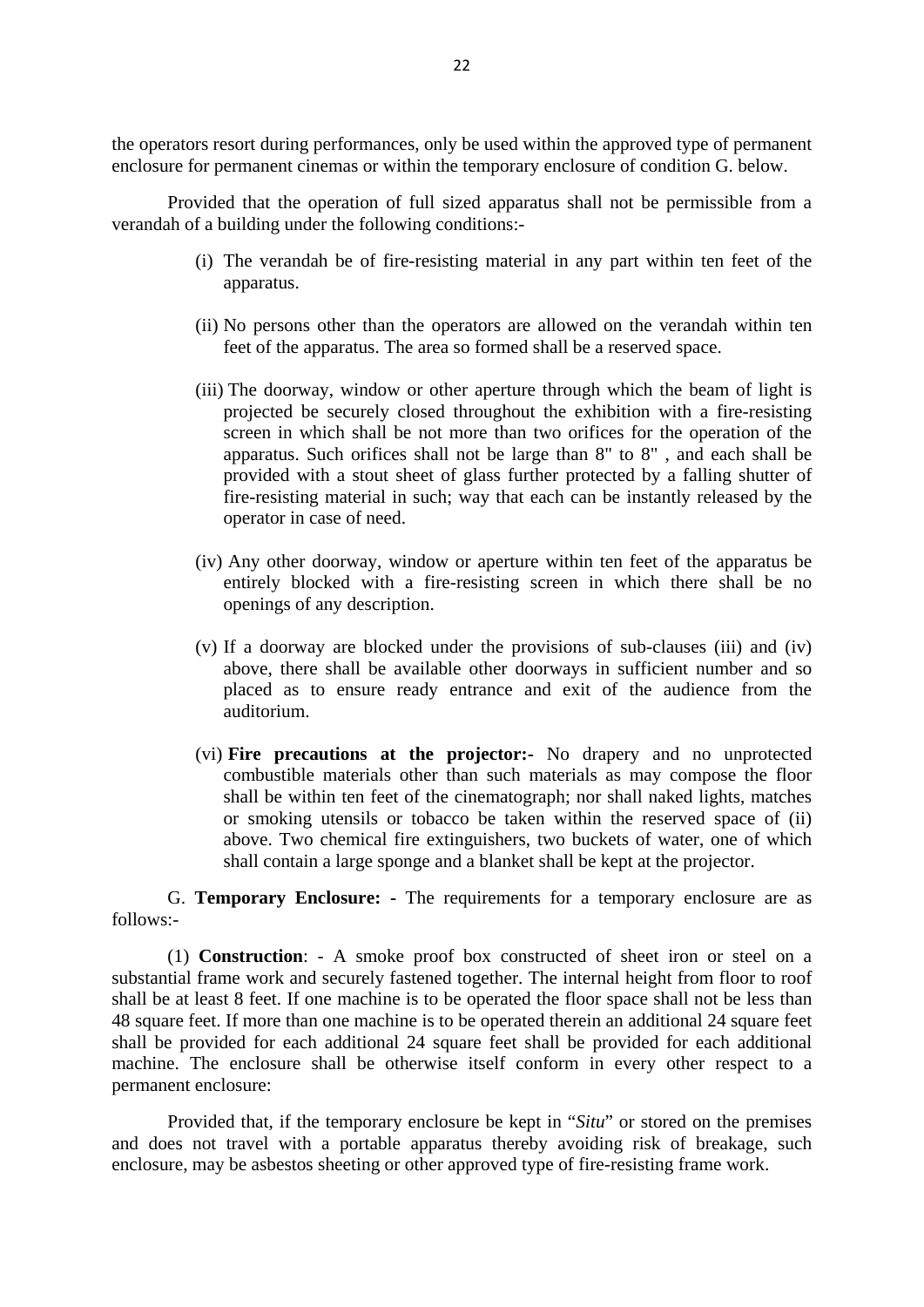(2) **Electrical and other accessory apparatus:-** All apparatus situated therein shall similarly conform to that in a permanent enclosure, subject to such apparatus being of a portable and not of a permanent fixed nature.

(3) **General Working: -** The requirements regarding care in working, Fire-fighting appliances, prohibition of inflammable materials, lights, matches, smoking utensils, film rewinding and admission of the public prescribed for permanent enclosure in permanent, cinemas shall apply to temporary enclosure for occasional exhibitions.

71. The license of touring cinemas may shift the venue of the exhibition from place to place after giving due intimation of his programme and itinerary in advance to the Licensing Authority provided that all the rules and safety requirements are duly observed.

72. Where the shows are held by the manager of industrial concerns for the benefit of labour in industrial areas or by academic or cultural institutions the rates of admission shall be nominal and such shows shall not be utilised by the Licensed for making profit.

# **PART – IV**

73. **Revocation or suspension of License -** (1) The Licensing Authority may at its discretion revoke or suspends the license granted to any cinema within its jurisdiction if it is satisfied:-

- (a) that the license was obtained through fraud or misrepresentation; or
- (b) that the License has committed a breach of any of the provisions of the Act or the rules made thereunder or any conditions or restriction contained in the License or of any direction issued under sub-section (2) of Section 5 of the Act; or
- (c) that the building and installation are not maintained in proper order; or
- (d) that the cinema is used or conducted in a manner prejudicial to the public interest.

2. **Appeal under Section 9 of the Act**:- Where the order suspending , cancelling or revoking a license older the proceeding of clause has been passed by a Licensing Authority any person aggrieved by the order may, within the period of prescribed under Section 9 of the Act prefer an appeal on payment of fees of Rs. 40 and Rs. 3 for each of Licenses respectively to the State Government which may pass such order as it thinks fit. The order of the State Government shall be final.

74. Exemption for existing cinema house. The Licensing Authority may in individual cases exempt any permanent cinema house which has been in existence before the commencement of these Rules from any provision of these Rules which he may find after due enquiry, to be not practicable to be complied with.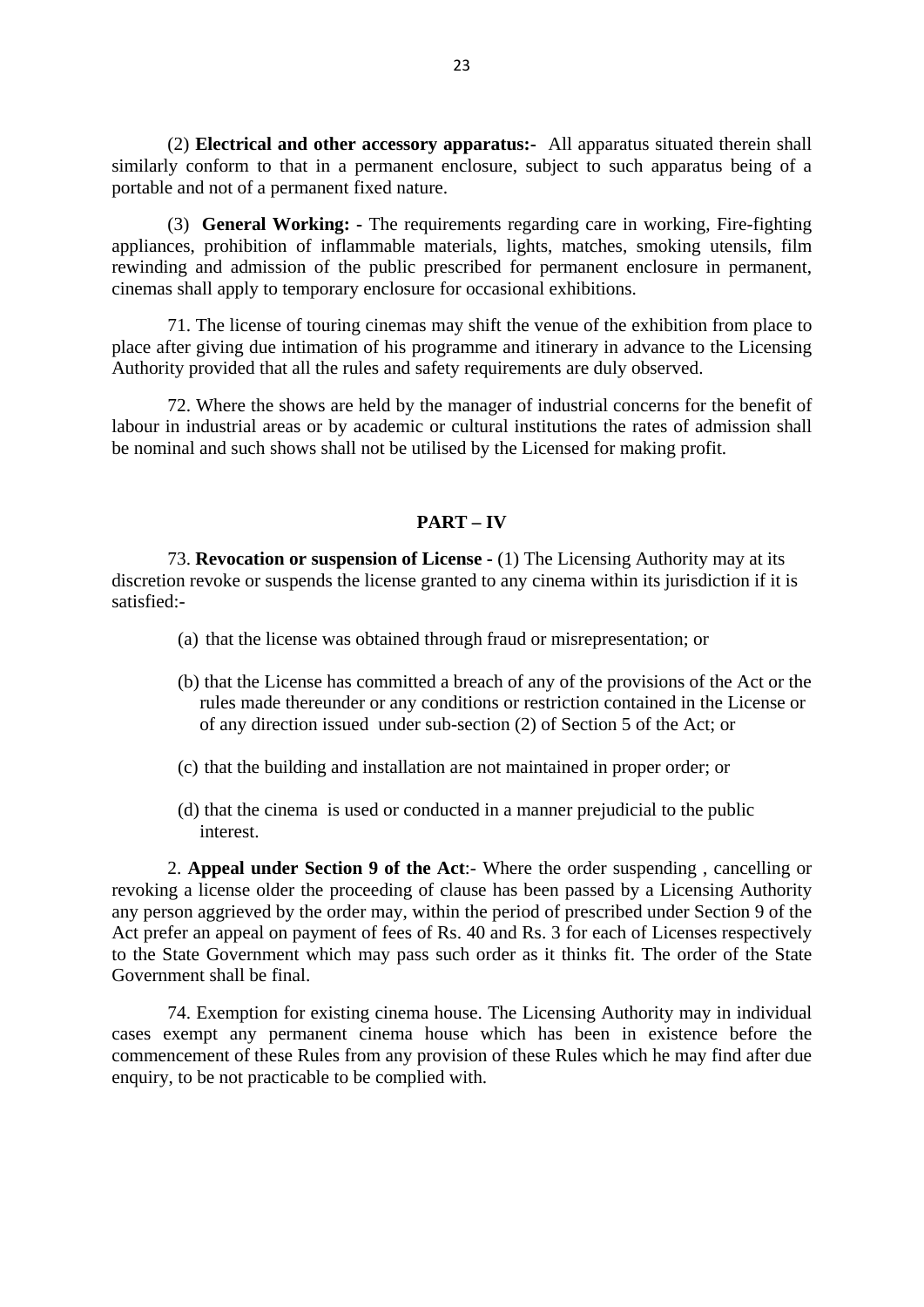#### **FORM A**

#### No Objection Certificate

#### (Rule 4)

In exercise of the powers conferred by Rule 4 (II) of the Assam Cinemas (Regulation) Rules, 1960 (as adapted by the Meghalaya of Adaptation of Laws and Order No.3) 1973, I................................... Deputy Commissioner of.......................................... Districts do hereby grant this certificate that there is no objection to Shri........................... of........................... P/S in............................................. District constructing a cinema house at...................................of...............................................Village/P.S........................................... in........................................District according to the approved plan and the site plan herewith enclosed.

This "No Objection" certificate is valid for a period of one year from the date hereof and if within this period the proposed cinema house is not constructed, a fresh no objection certificate should be applied for.

This certificate does not of itself authorise the use of the proposed building for cinematographic exhibition nor does it by any means guarantee the issue of a cinema license which depends on separate application.

Deputy Commissioner

*Vide* notification No. GEN. 18/62/15, dated 17<sup>th</sup> December, 1962.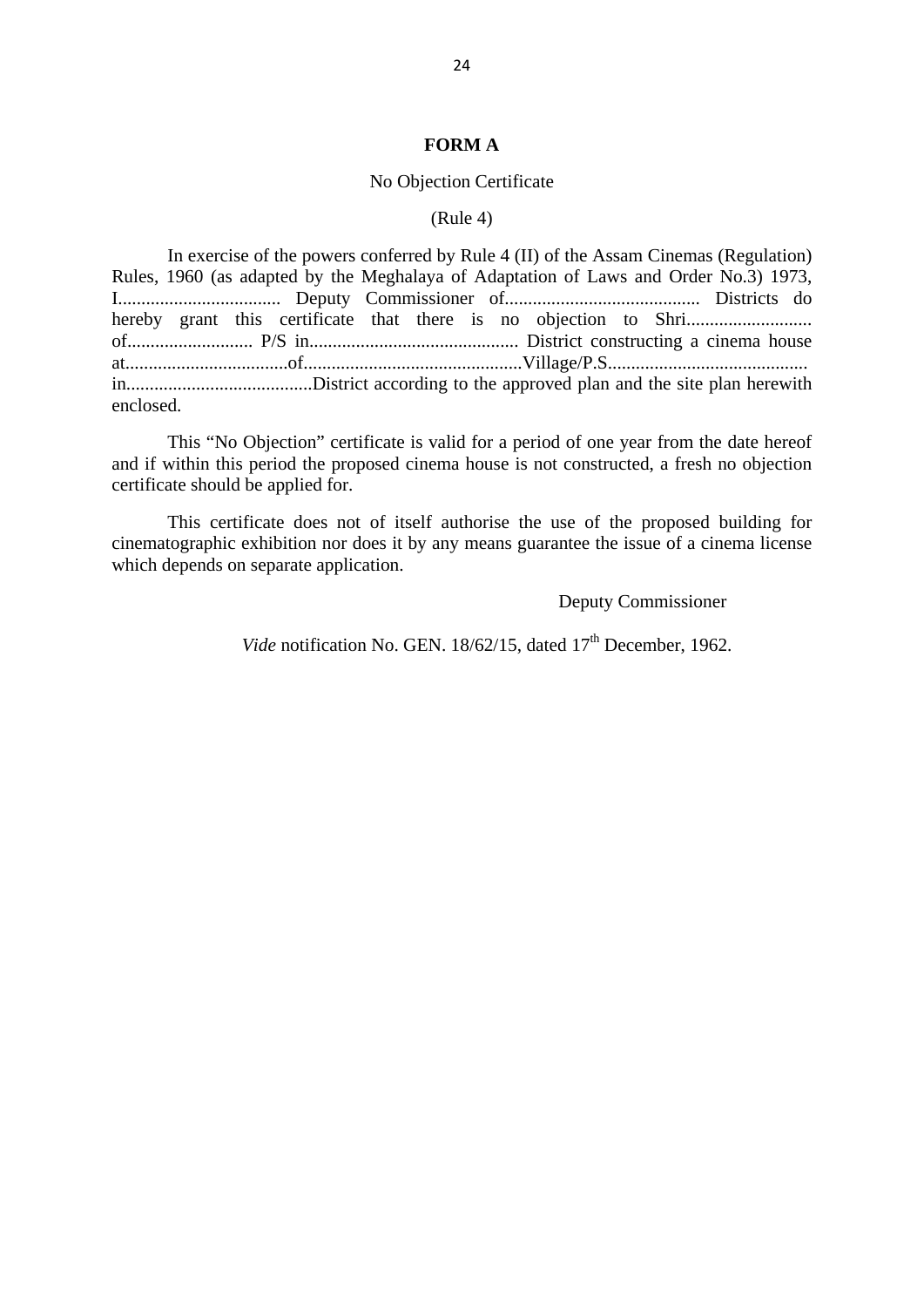#### **FORM B**

The Meghalaya Cinema (Regulation) Act 1953

(as adapted)

#### FORM OF LICENSE (PERMANENT CINEMAS)

(Rule 6)

No...........

\*(a) .................................... situated at X (b)...................................within the district of ............................ is licensed under Section 5 of the Meghalaya Cinemas (Regulation) Act 1954 (Assam Act XIV) of 1953 as adapted by Meghalaya as a place where exhibition by means of a Cinematograph may be given.

This license has been granted to (c) \* ...................................................................... and shall remain in force until the .......................................................... provided that the said \* (c) .........................................................................................owns, leases or manages the said \* (a) ...........................................................................................The License is granted subject to the provisions of the Meghalaya Cinema (Regulation) Act, 1953 (as adapted) and of the rules made the under and to the conditions set forth in the attached in the attached Schedule.

Deputy Commissioner of.......................

The ...................................19 .

\*(a) Name of theatre, etc.,

\*(b) Address.

\*(c) Name of Applicant.

#### **FORM C**

#### **The Meghalaya Cinemas (Regulation) Act, 1953 (as adapted)**

# FORM OF LICENSE (TEMPORARY INDOOR CINEMAS) (Rule 9)

No .......................

Shri/Shrimati (a)\*.......................... of (b) \* ................................... within the district of .................................... is licensed under Section 5 of the Meghalaya Cinemas (Regulation) Act, 1953 (Assam Act XIV of 1953) as adapted to hold temporarily indoor exhibition by means of cinematograph.

This license shall remain in force only for a period of..................................... from the date hereof. The license is granted subject to the provisions of the Meghalaya Cinemas (Regulation) Act, 1953 (as adapted) and of the Meghalaya (Regulation) Act, 1953 (as adopted) and of the rules made thereunder and to the conditions set forth in the attached Scheduled.

Deputy Commissioner of.......................

The ...................................19 .

\*(a) Name of theatre, etc., \*(b) Address.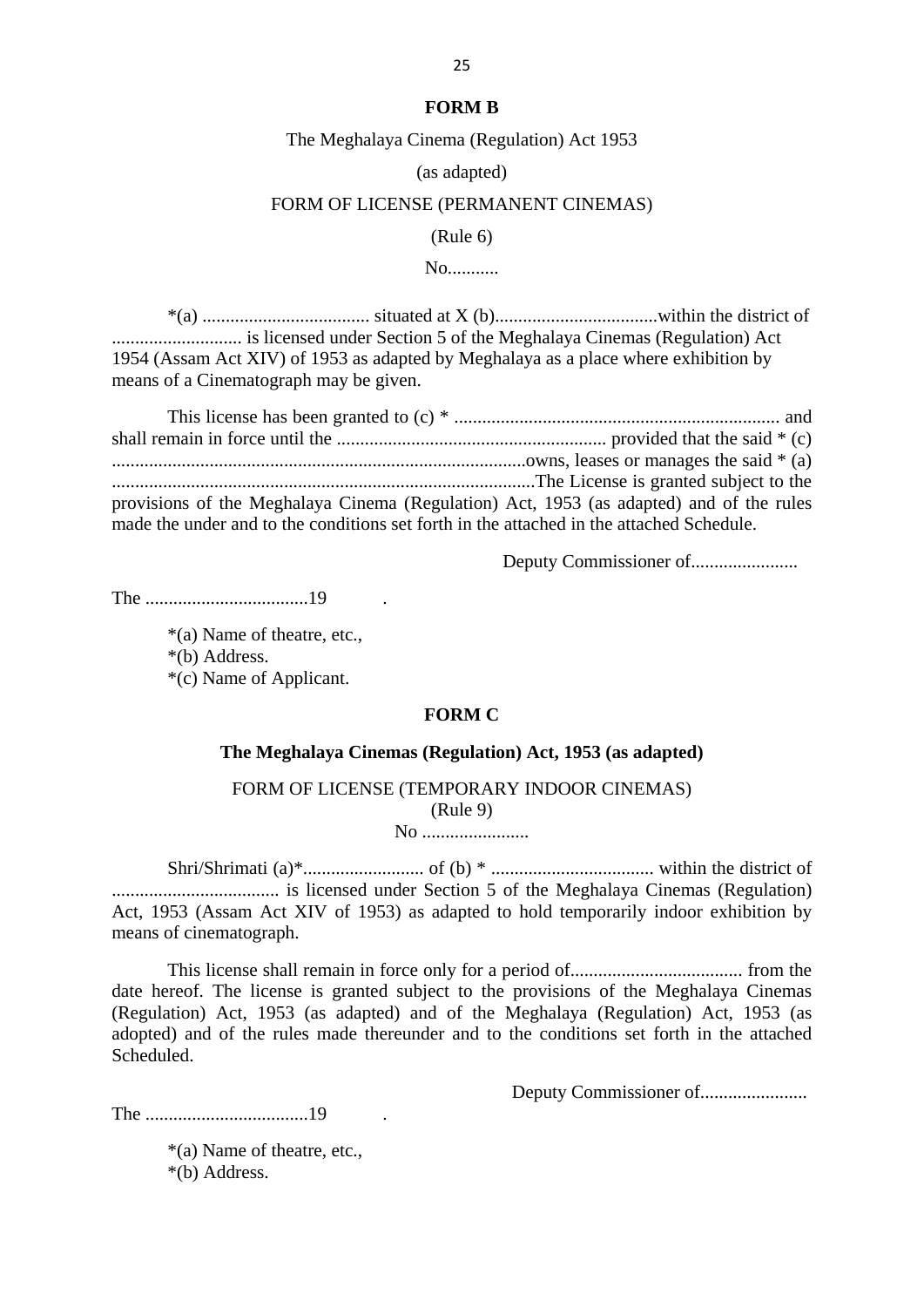#### **FORM D**

#### **The Meghalaya Cinemas (Regulation) Act, 1953 (as adapted)**

FORM OF LICENSE (TEMPORARY OPEN AIR CINEMAS/ TOURED CINEMAS) (Rule 12 and 15)

No.......................

Shri/Shrimati (a)\*.......................... of (b) \* ................................... within the district of ........................ is licensed under Section 5 of the Meghalaya Cinemas (Regulation) Act, 1953 (Assam Act XIV of 1953) as adapted to hold temporary exhibition in the open air by means of a cinematograph.

The license shall remain in force only for a period........................................... from the date thereof.

This license is granted subject to the provisions of the Meghalaya Cinemas (Regulation) Act, 1953 (as adopted) and of the rules made thereunder and to the conditions set forth in the attached Scheduled.

Deputy Commissioner of.......................

The ................................... 19................

 (a) \* Name of theatre, etc., (b) X Address.

# **SCHEDULE OF CONDITIONS AND RESTRICTIONS**

1. The license shall be responsible for punctual submission of the quarterly statements of cinema collections in prescribed form to the Licensing Authority for onward transmission to the Officer-incharge of Distribution, Films Division, Ministry of Information and Broadcasting Government of India.

2. The number of persons admitted at any one time into any part of the licensed place shall not exceed the number specified below as the number of persons who may be accommodated in such part.

 The Licensing Authority will here enter the number of persons who may be admitted into the several parts of the building as required under Rule 26 (b).

3. Every licensee shall, if so required by the Licensing Authority be bound to exhibit films produced by the producers of Meghalaya or Films dealing with matters relating to Meghalaya for such period of time as may be required by the Licensing Authority.

\* 3 A. Every licensee, if so required by the Licensing Authority, be bound to project free of cost slides supplied by any Department of the State or the Central Government concerning matters of Public importance.

\*(*vide* notification No. GEN.2/59pt/ Dated 3rd January, 1962)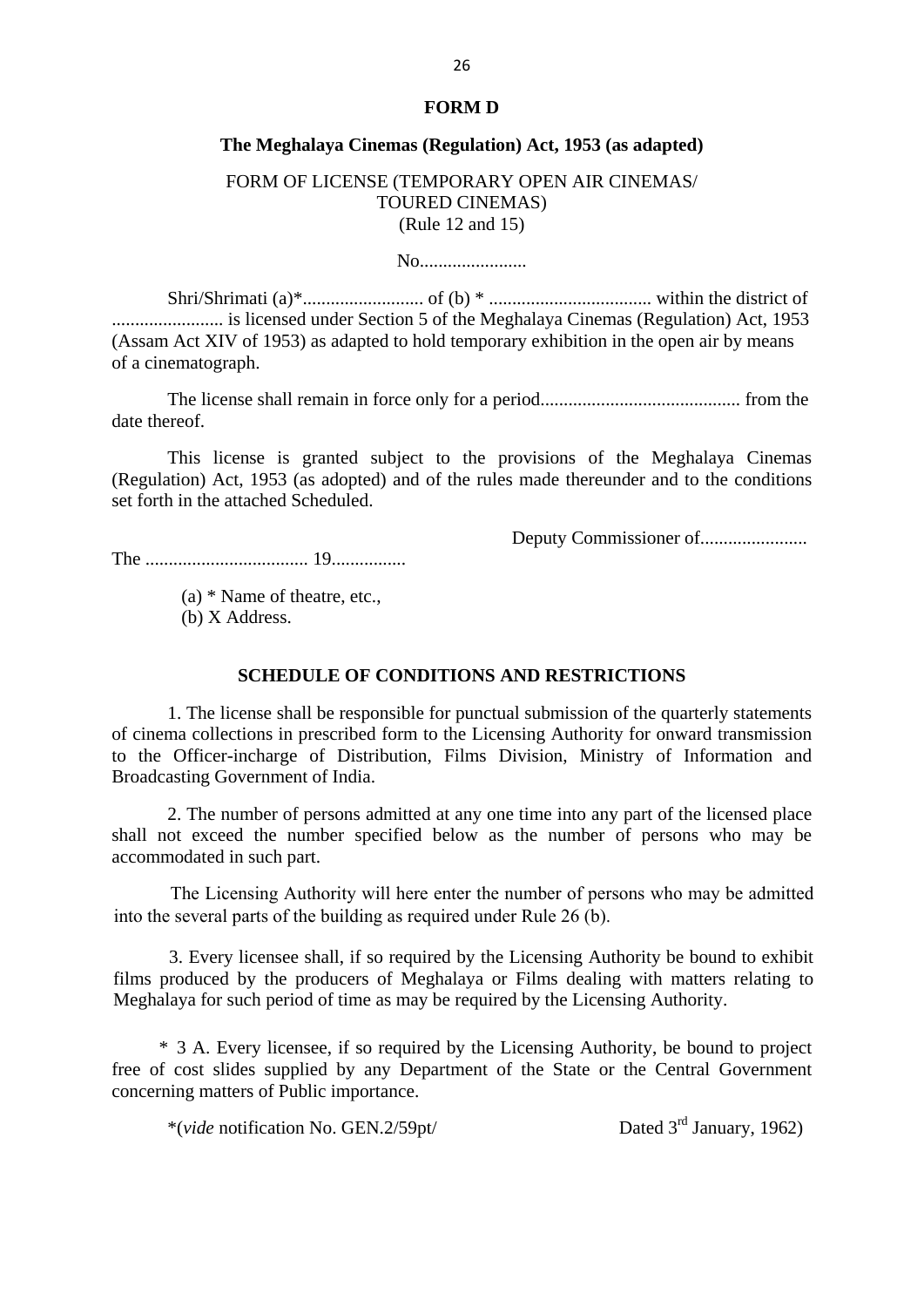4. The licensee shall so regulate the exhibition of cinematograph films that, at every performance open to the public, approved films are exhibited, the approved films to be exhibited in relation to other films at every such performance being in the same proportion as one is to five or the nearest lower or higher approximation thereto.

5. Only such films produced in India as are certified by the Central Government with the previous approval of the Films Advisory Board, Bombay, to be scientific films intended for Educational purposes, films dealing with news and current events or documentary films shall be deemed to be approved films for the purposes of these directions.

6. Nothing contained in these directions shall be construed as requiring the license:-

- (a) to exhibit at any performance more than 2,000 (feet) of approved films of 35 mm, size, or the corresponding footage of approved films of 16mm size; or
- (b) to exhibit any approved film for more than two weeks continuously; or
- (c) to re-exhibit any approved film which has been shown for two continuous weeks; or
- (d) to exhibit approved films to the full extent indicated hereinbefore in the vent of sufficient number or length of approved films not being available for the time being.

7. For the purposes of computing the corresponding footage of Films of 16mm size in relation to films of 35mm size, 400' (feet) of films of 16mm size shall be deemed to be equivalent to 1,000 feet of films of 35mm size.

8. The license shall not display or cause to be displayed, any photograph, picture of poster which depicts or represents or purports to represent a scheme or short which has been excised from any film under the orders of the Central Board of Film Censors of the Central Government.

9. The licensee shall not exhibit or permit to be exhibit in the cinema:-

- (a) any film other than film which has been certified by the Board of Film Censors as suitable for un-restricted public exhibition or for public exhibition restricted to adult and which, when exhibited, displays the prescribed mark of the Board and has not been altered, or tampered with any way since such mark was affixed thereto;
- (b) Any film which has been certified by the Board of Films Censors as suitable for public exhibition restricted to adults to any person who is not an construed adults; Note. This condition shall not be as prohibiting the exhibition of a film in respect of which an 'A' certificate has been granted to children in arms below the age of three.

10. Posters and pictorial publicity materials pertaining to cinematograph films which are a cross mis-representation of the Film itself and which even when not clearly obscene are objectionably suggestive shall not be displayed in the Cinema Hall.

11. No poster, advertisement, sketch, synopsis or programme of a film shall be displayed, sold or supplied either in or anywhere outside the licensed place which is likely to be injurious to morality or to encourage or incite to crime or to lead to disorder to offend the feelings of any section of the public or which contains offensive representations of living persons.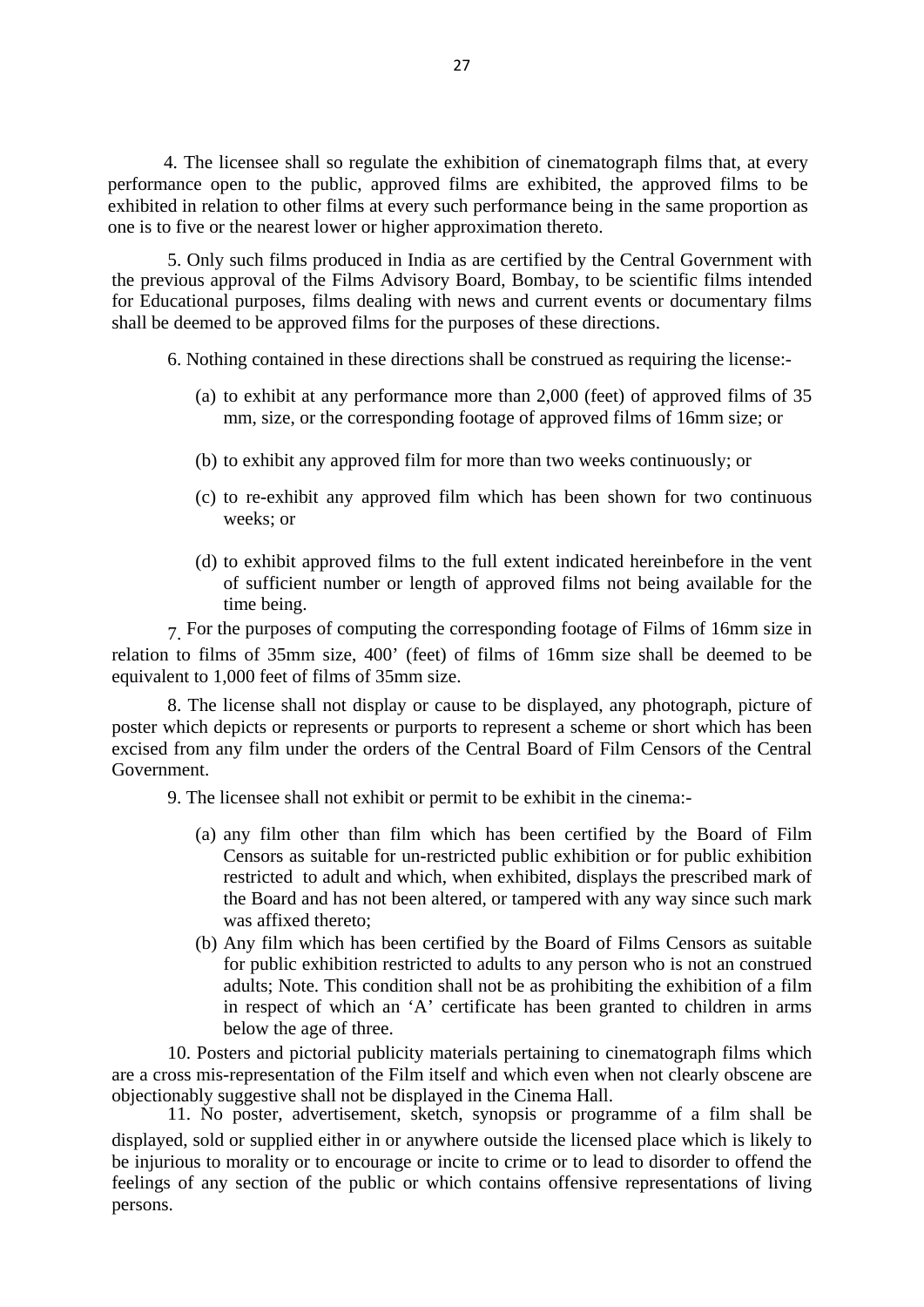12. The licensee shall not exhibit or permit or cause to be exhibited in the cinema any slide which displays any advertisement which is of an indecent or obscene nature or the publication of which is prohibited under any law for the time being in force.

13. Save as the Licensing Authority or the District authorities may by written order permit, no loud speaker, gramophone, band, drum, bell, horn, whistle, siren or musical instrument of any kind shall be employed or allowed to be used as an advertisement or to attract attention in or outside the licensed place, nor shall any device be employed which is designed or serves to deliver the entertainment to persons outside the licensed place.

Inserted *vide* the Meghalaya Cinema (Regulation) (Amendment) Rules 1987.

14. At least 48 hours before any film is exhibited, the licensee shall supply a synopsis of the contents of the film to the District Magistrate of the District in which the licensed place is situated.

15. The licensee shall not without the permission of the Licensing Authority assign, sublet or otherwise transfer the license, the licensed place or the cinematograph, nor shall the licensee without permission as aforesaid, allow any other person during the period of currency of the license, to exhibit films in the licensed place.

16. Any accident, fire or explosion occurring within the licensed premises which is attended with loss of human life or serious injury to persons or property shall be reported immediately to the nearest Magistrate or the Officer-in-charge of the nearest police station and by telegraph or telephone where such means of communication are available.

17. Free access to the licensed premises shall be given at all reasonable time to an Inspector and every facility shall be afforded to such Inspector for ascertaining that the rules and conditions are duly observed.

18. Adequate precautions, shall at all times be taken for the prevention of accidents by fire or explosion and no smoking , fire or light or articles capable of causing fire to film shall be permitted at any time within the licensed premises.

19. If the Licensing Authority calls upon the holder of a license by a notice in writing, to execute any repairs to the Licensed premises which are in the opinion of such authority necessary for the safety of the premises, the holder of a license shall execute the repair within such period, not being less than one weeks from the date of receipt of notice, as may be fixed by the notice.

20. Not more than three shows shall be held at the place licensed, between 2 p.m. and midnight on any week days.

Outside these hours *i, e,* before 2 p.m. or after midnight no snow shall be allowed at the place licensed on any week days except with the previous permission of the Licensing Authority obtained in writing at least seven days in advance:

Provided that no film certified for public exhibition restricted to adults only shall be exhibited during the matinee shows on week days.

*N.B.-* There will be no restriction of the number of shows in a day on Sundays and public holidays provided that no show shall be allowed after midnight.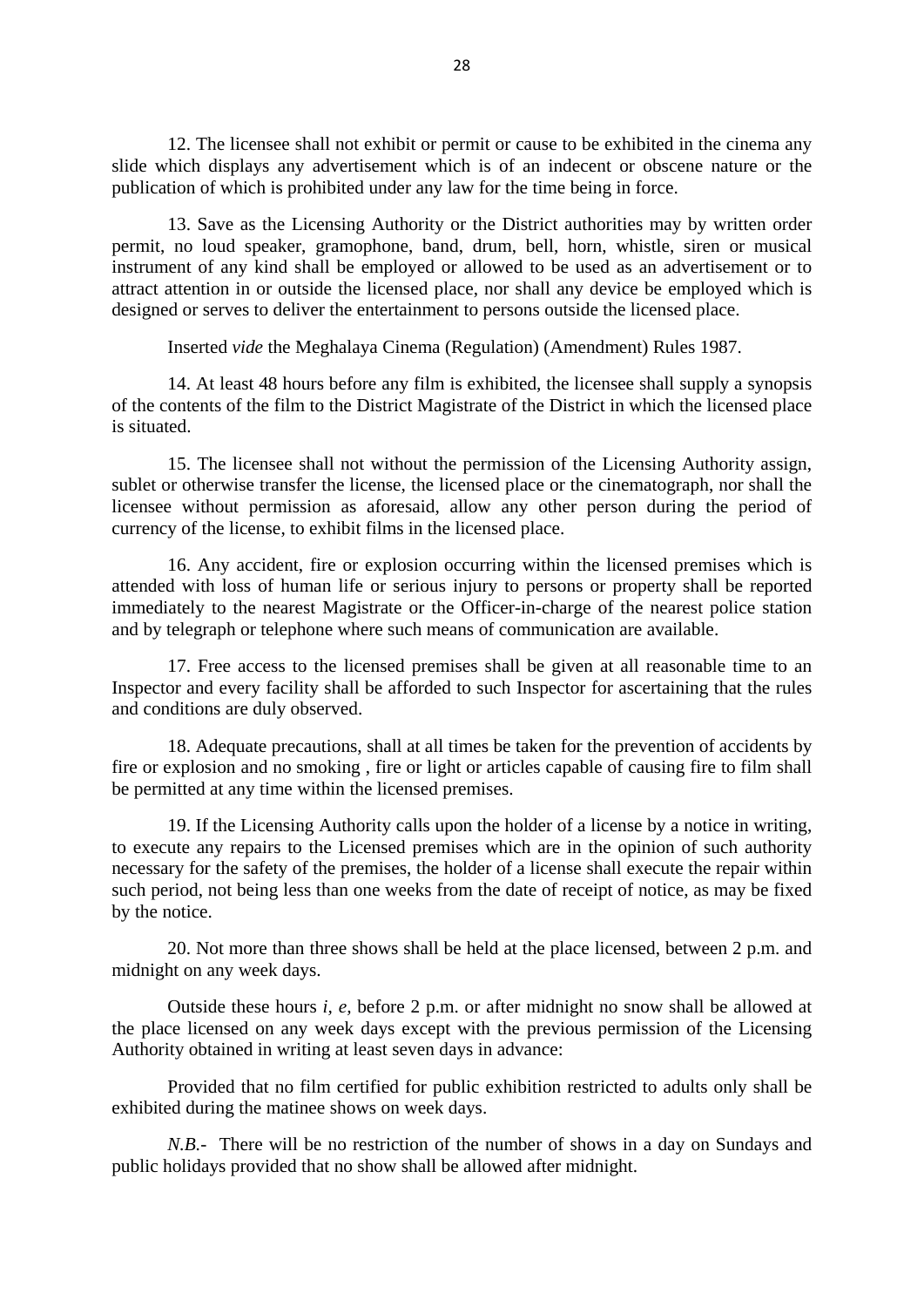21. The licensee shall not store inflammable film in quantity exceeding 200 lbs. At the place licensed unless a separate license for the storage of such films has been obtained by him from the Chief Inspector of Explosives.

22. Film shall be stored:-

- (i) in a storage shed constructed of suitable uninflammable materials, the doors and ventilators may be of wood and shall open outwards; or
- (ii) in a tent, placed on private ground and separated by a distance of not less than 25' feet from any dwelling house, other building, high-ways, street or public place.

23. The storage shed not form part of, or be attached to any building in which any person resides or works or where persons assemble for any purpose unless it is separate therefrom by a substantial floor or partition.

24. The storage shed, if any, or building, shall not be situated under any staircase or under any other means or exit likely to be required to be used for escape in case of fire.

25. The storage shed shall be adequately ventilated near the ground level and also near or in the roof. All ventilators shall be fitted with metal grids or similar suitable protection on the outside face of the wall and a layer of number 16 mesh brass or other noncorroding metal wire gauze on the inside face of the wall.

26. The storage shed or tent shall not be used for any other purposed.

27. (i) All operations connected with examination, repairing, clearing, waxing and rewinding of films shall only be carried out in the examination room which shall not be used for any other purposes and shall be separated from the storage shed by a partition.

(ii) The examination room shall be constructed of fire resisting materials only and well ventilated to the outside air.

(iii) Not more than 2 rolls of film shall only be opened for examination at any one time per examiner and not more than 100 rolls in all shall be under examination or repair at any one time.

28. All film wastes and scrap in the examination room shall be placed immediately in a strong metal receptacle fitted with a tight hinged lid an marked "Film Waste" and kept under water until disposed of. The contents of the drums shall be disposed of at frequent intervals by burning under adequate precautions or in such other manner as may be prescribed by the Licensing Authority.

29. No alterations shall be carried out in the storage shed or examination room without the previous sanction in writing of the Licensing Authority. Such alterations so sanctioned shall be shown on an amended plan to be attached to this licence.

30. The furniture and other articles shall be arranged as to afford frees aggress to persons in the room in the event of fire.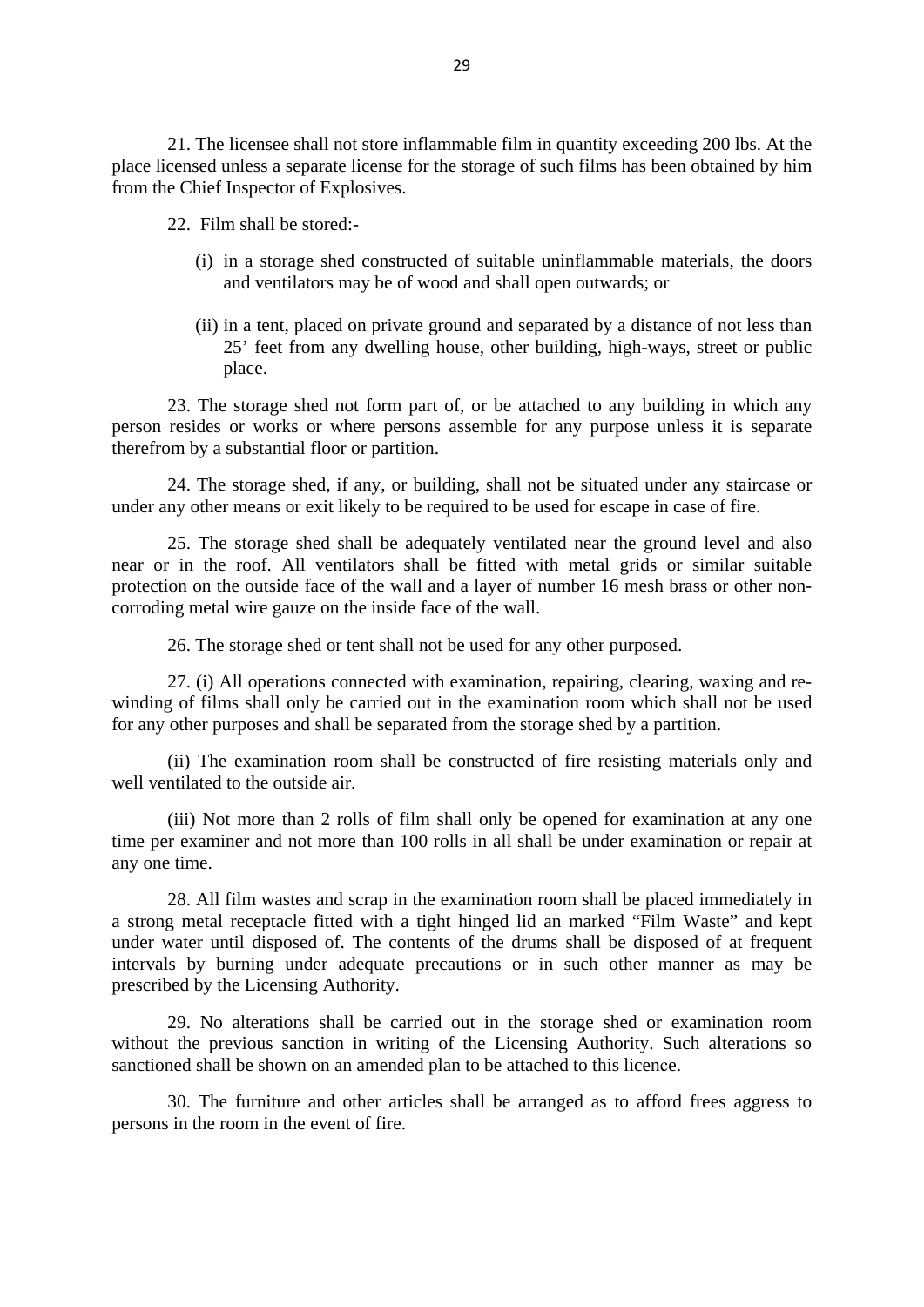31. There shall be kept posted up in large characters in the rooms:-

(i) full instructions as to the action to be taken in case of fire: and

(ii) full instructions as to the means of escape from the room in case of fire.

32. No two sheds for the storage of film shall adjoin each other or be in the same building.

33. The licensee shall comply with such other conditions as may be prescribed from time to time by rules.

> S.K.AGNIHOTRI, Special Secretary to the Govt. of Meghalaya General Administration (B) Department.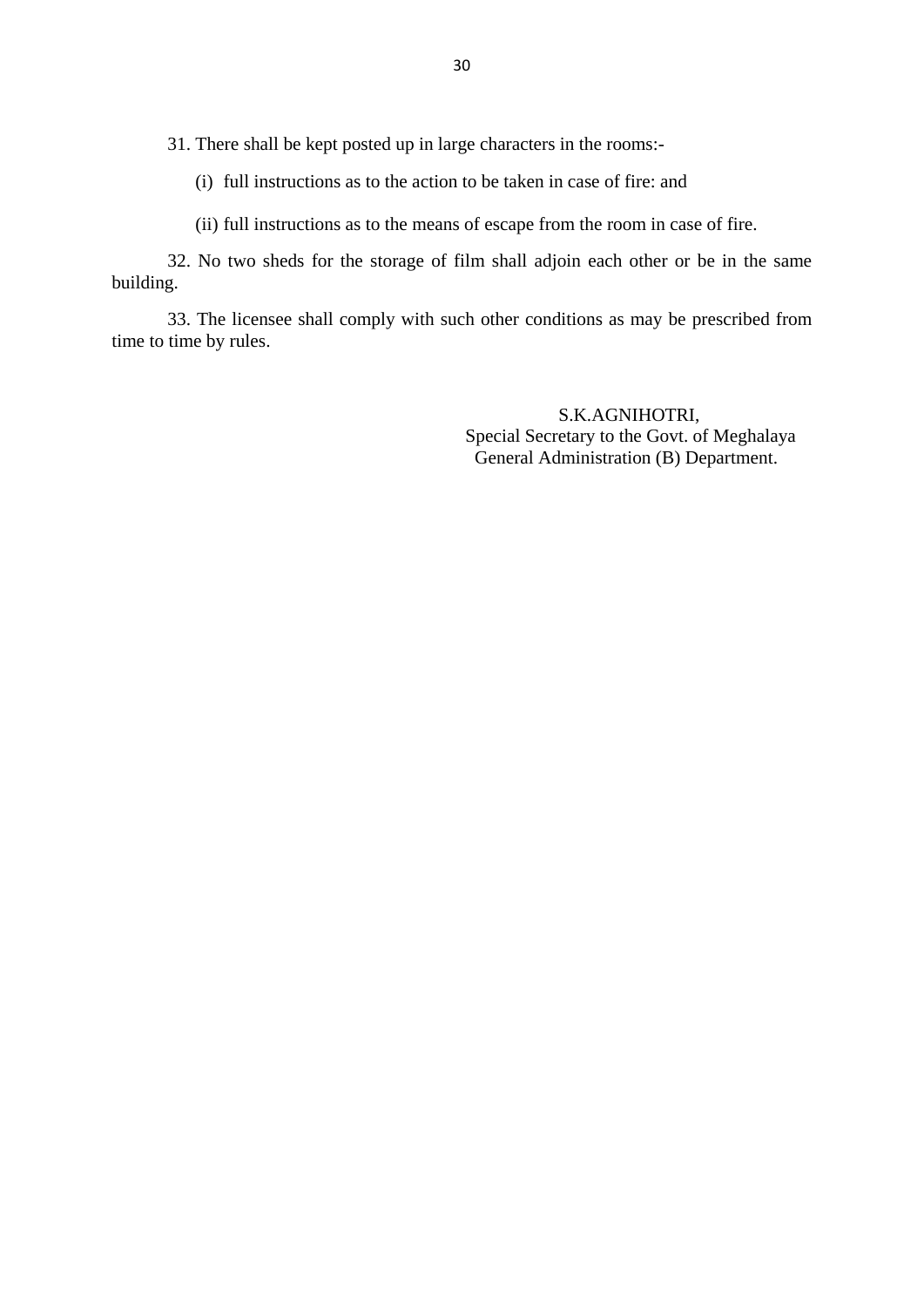**No.GA.267/84/341 –** The exercise of the powers conferred under Section 10 of the Meghalaya Cinemas (Regulation) Act, [the Assam Cinemas (Regulation) Act, 1953 as adapted by the Meghalaya]. The Governor of Meghalaya hereby makes the following Rules, namely:-

# **"The Meghalaya Cinemas (Exhibition of Films on Video Equipment") Rules, 1985.**

**1. Short, title, extent and commencement:-** (1) These Rules may be called the Meghalaya Cinemas (Exhibition of Films on Video Equipment) Rules, 1985.

- (2) They shall extend to the whole of the State of Meghalaya.
- (3) They shall come into force at once.

**2. Definitions:-** In these rules, unless there is anything repugnant in the subject or context.

- (a) "Cinematograph" includes any apparatus for the representation of moving pictures or series of pictures:
- (b) "District Magistrate" means the District Magistrate of the District concerned;
- (c) "Government" means the Government of Meghalaya.
- (d) "Exhibition" means an exhibition of any picture or series of pictures by means of any video cassette recorders or Players video discs or by any other technology adaptation of the same, and the word "exhibit" shall be construed accordingly;
- (e) "Films" means a cassette, tape, disc or any other appliance in which a picture or series shall be construed accordingly;
- (f) "License" means a license granted under these rules, and "license" shall be construed accordingly;
- (g) "place" includes a house, building, tent and any description of transport whether by water, land or air.

3. **Exhibition to be licensed:-** A person shall not make any exhibition of film on video equipment for commercial purposes without a license granted under these rules; provided that these rules shall not apply to exhibition and use of video equipment in private homes where public are not admitted for gain or other purposes.

4. **Eligibility:-** Any person other than a company or Association shall not be entitled to obtain or hold any license under these rules unless such person has attained the age of 21 years.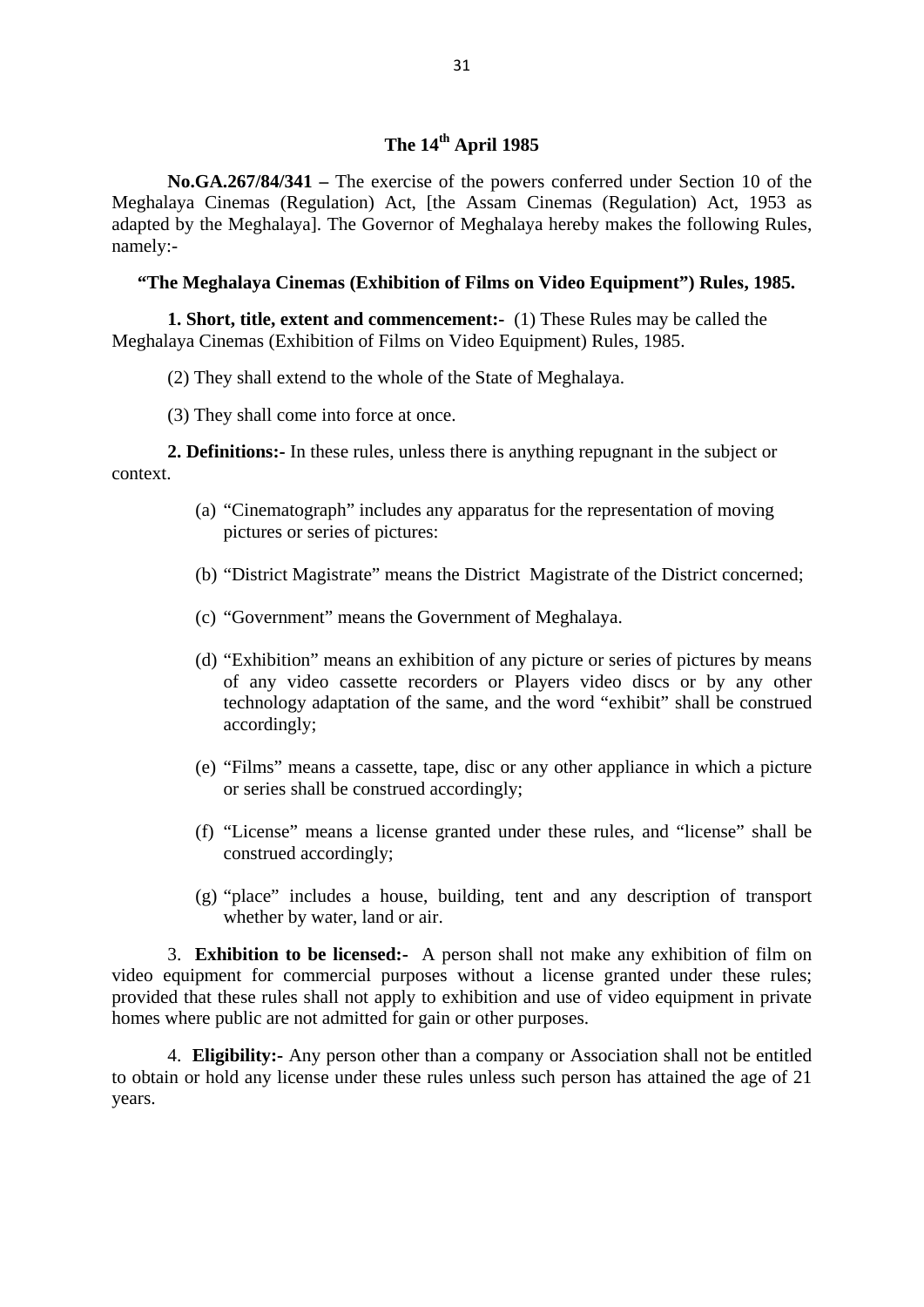5. **"Application for a license" –** (1) An application for grant of a license shall be made in writing to the concerned District Magistrate in form I appended to these rules and shall state –

- (a) the full name and address of the applicant;
- (b) the location of the place where exhibition is proposed to be made;
- (c) the full particulars regarding ownership and rights in the place and in the cinematograph apparatus to be used therein;
- (d) the location and particulars of construction of the place including its size, floor area and nature of construction.
- (2) The application in Sub-rule (i) shall also be accompanied by  $-$ 
	- (a) proof of payment of all license fees due on the cinematograph apparatus;
	- (b) when either the ownership of or the right in either the place or the apparatus intended to be used do not vest with the applicant a certificate of "no objection" to issue of license from the person with whom such rights vest;
	- (c) A "no objection" certificate from the Municipal Board, Town Committee or Local Durbar having jurisdiction over the areas, to the grant of the license;
	- (d) A clearance certificate from the concerned Superintendent of Taxes in respect of all taxes due under the Meghalaya Amusement and Betting Tax Act (The Assam Amusement and Betting Tax Act , 1939, as adapted by Meghalaya);
	- (e) A Treasury receipt for the application fee paid.
	- (f) Proof of age of applicant.

6. **Consideration of License.-**In considering grant of license, the District Magistrate shall satisfy himself that the proposed place of exhibition is-

- (a) provided with adequate fire extinguisher, ventilation, seating arrangements, lavatory arrangements, additional safety exit and other precautions;
- (b) maintained in a clean and hygienic manner.
- (c) Equipped with suitable electrical installations which are in good condition; and
- (d) Located in a place which is consistent with public safety and convenience.

7. **Grant of a license.-** (1) If the District Magistrate is otherwise satisfied he may on payment of license fee prescribed in rule 8 grant in license in form II appended to these rules for a period of 12 months initially. The license may, on application being made fulfilling the requirement of rule 5, be granted for a further period of 12 months at a time.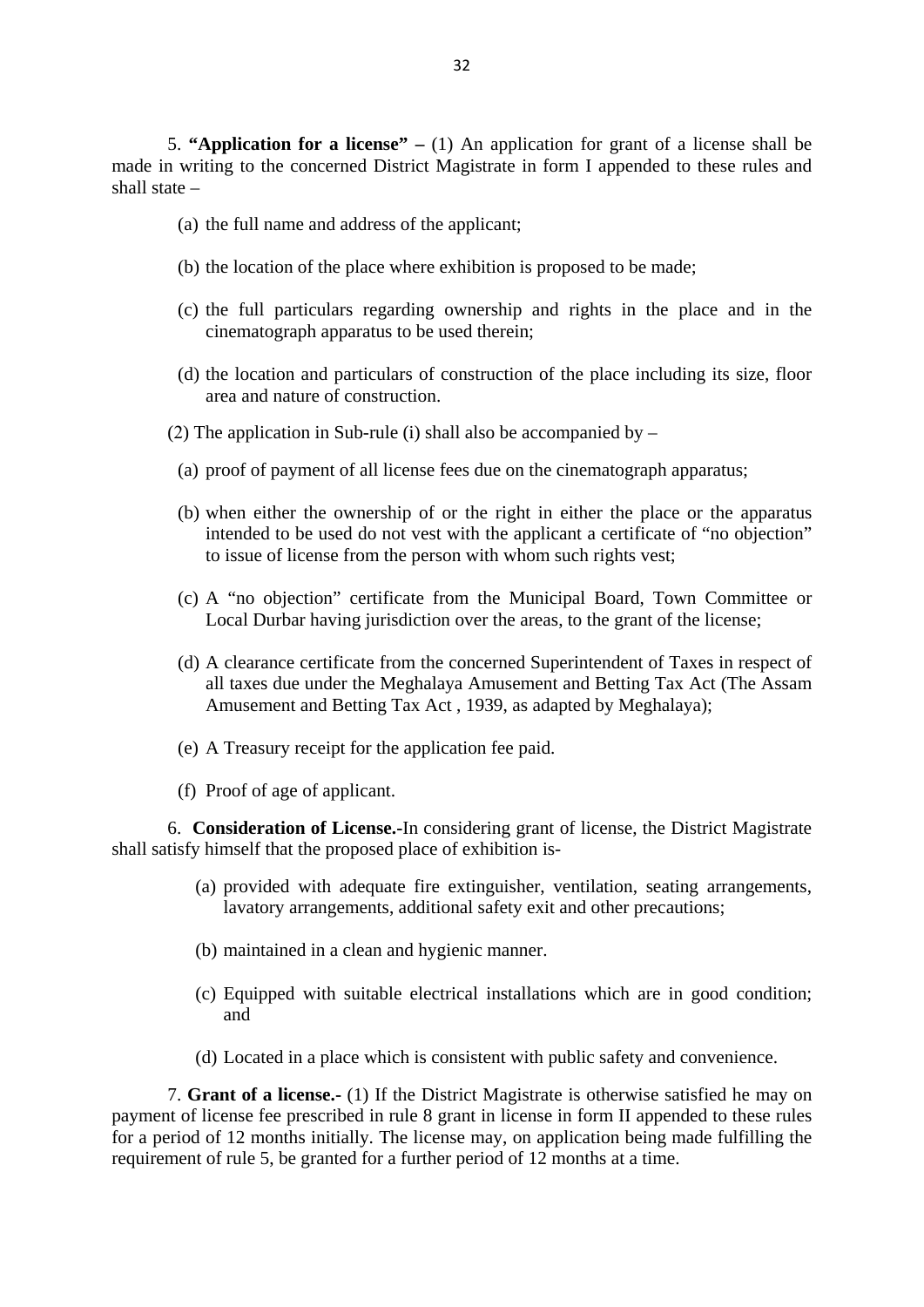(2) The license shall not be transferable.

8. **Fees**:- (a) A fee of Rs. 200 only shall be paid for each application for a license. In case the application is rejected the fee shall be refunded within 30 days from the date of rejection to the applicant.

- (a) A fee of Rs.20 not only shall be levied for every month or part thereof for the period for which the license is granted. If the license is revoked for 30 days or more under rule 17 the fee shall not be leviable.
- (b) A fee of Rs. 10 only shall be paid for a copy of the license which may be issued as duplicate in case of loss or destruction of the original license;
- (c) A fee of Rs.100 shall be charged for renewal of license.
- (d) All fees in these rules shall be paid into the concerned Treasury and credited into the head of Account ".............................................."

9. **Maintenance of records: -** The license shall at all time keep and maintain full and up-to-date records relating to exhibition of films including books connected with the sales of tickets, accounts and wages of the Manager or any other employees employed for the business.

10. **Inspection:-**The licensee or his agent or manager shall offer free access to the District Magistrate or any officer authorised by him, to enter and inspect the place for verifying compliance with the provisions of the rules and observance of the terms and conditions of the license, and also to other officers of the Government for the purpose of checking and assessing taxes.

11. **Revocation or suspension of the license :-** A license granted in these rules may at any time be revoked or suspended by the District Magistrate if he is satisfied that –

- (a) the license is obtained by fraud or mis-representation; or
- (b) any of the provisions of these rules, or the conditions of the license, have been violence; or
- (c) the exhibition is used in a manner prejudicial to public interest;

Provided that the licensing authority shall give a reasonable opportunity (notice not exceeding 10 days) to show cause before action is taken under this rule.

12. **Appeal**:- Any person aggrieved by the orders of District Magistrate refusing granting of a license or revoking or suspending a license already granted, may prefer an appeal to the Government within 30 days from the date of receiving the said orders from the District Magistrate .

13. **Conditions for grant of a licensee: -** The following conditions shall be enforced for grant of a license under these rules, namely:-

> (a) the maximum number of persons to be admitted to one show shall not exceed 50 (fifty).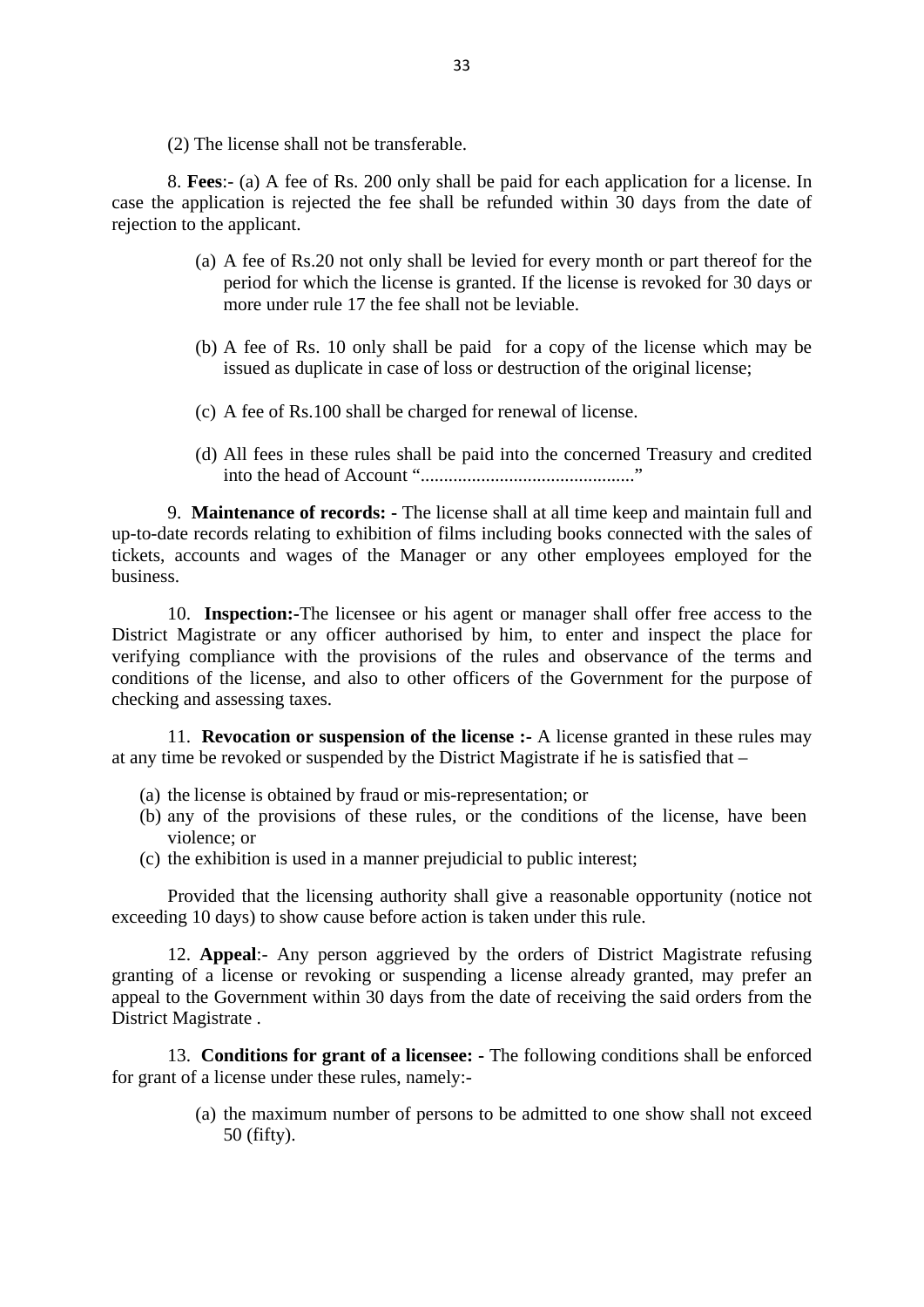- (b) the location of the place of exhibition shall not be anywhere within 100 metres from any educational institution, hospital dispensary, place of worship, or other place of exhibition of cinemas authorised under these rules or the Meghalaya Cinemas (Regulation) Act.
- (c) not more than four exhibitions shall be made in one day, and no exhibition of films shall be made after 12 midnight.
- (d) distance between the screen of exhibition and the first of row viewers shall not be less than 2 metres;
- (e) no person shall smoke, and no licensee or his agent or manager shall permit smoking, in the place of exhibition.
- (f) the size of the screen of exhibition and the first of row of viewers shall not be less than 51 centimetres.
- (g) no addition to or alteration of any portion of the premises licensed for exhibition shall be made without written permission of the District Magistrate, and such permission shall only be granted on receipt of an application in writing accompanied by complete plans and specification of the proposed plan alteration.
- (h) the rates of admission to the place of exhibition shall be affixed by the District Magistrate after taking into consideration the seating capacity of the place, the amenities provided in the place of exhibition the prevailing rates of admission in similar places of exhibition, operating under licenses issued under the Meghalaya Cinemas (Regulation) Act, etc. The prescribed rates of admission shall be clearly indicated by means of a Board or otherwise in a prominent manner outside the place of exhibition.
- (i) A dim light by means of a bulb having power not below 25 watts and not more than 50 watts shall be kept on throughout the period of exhibition of films. The bulb shall be places at right angles to the line of vision of the viewers.

14. **Censorship Certificates:-** The license shall not exhibit any film that does not carry a certificate granted by the Central Board of Film Certification under one of the Forms IV:A, V:A, VI:A, or VII:A: A prescribed under rule 35 of the Cinematograph (Certification) Rules, 1983 as amended. In making such exhibition the licensee shall be bound by the specific conditions of the certificate granted to each film regarding the nature of an age of the audience.

15. **Miscellaneous matters**:- In all matters not covered in these rules, the final decision will rest with the Government.

16. **Compliance with orders etc. -** The licensee shall also abide with all orders connected with these rules which the Government of the licensing authority may issue from time to time.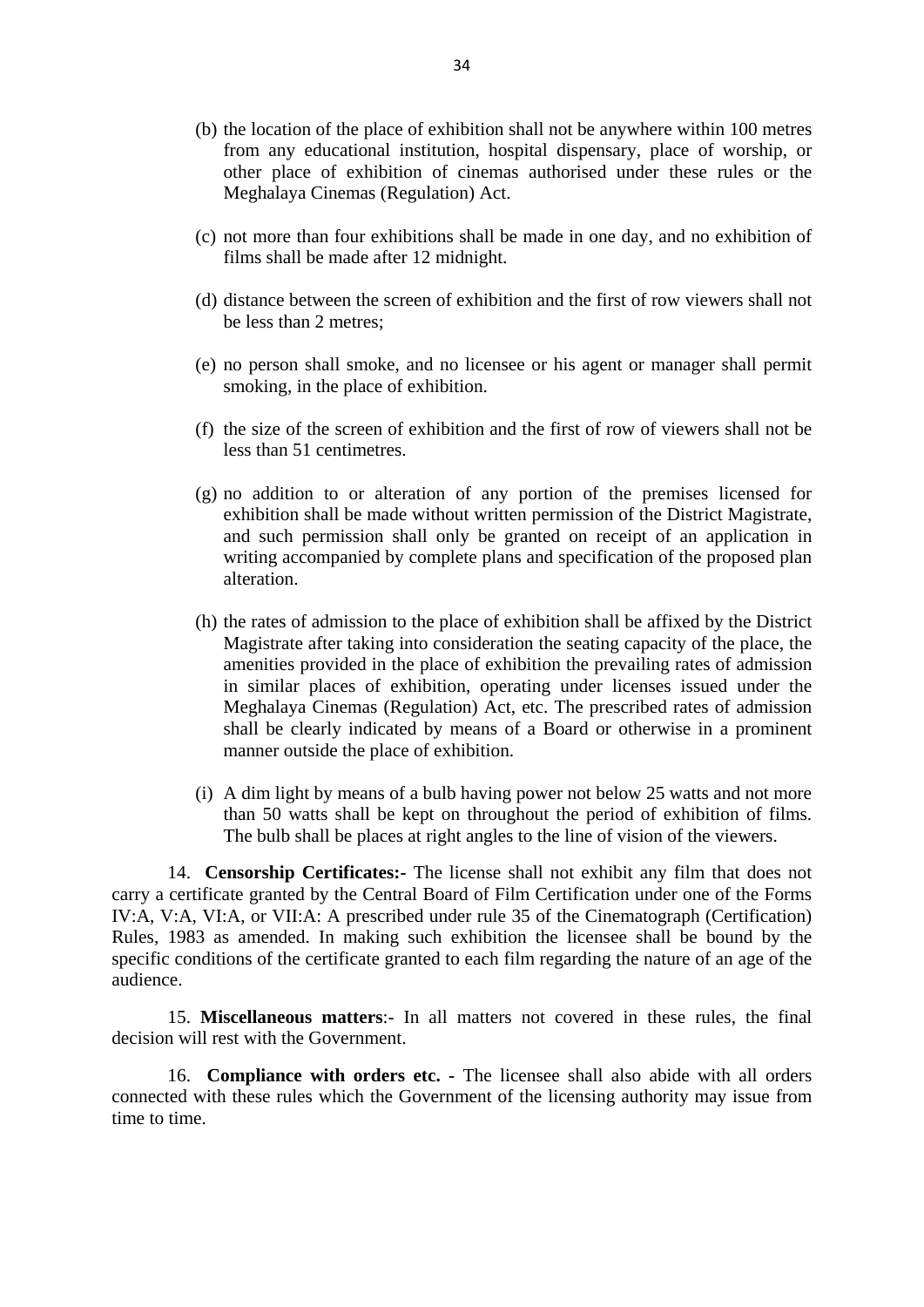17. **Powers to revoke license -** The District Magistrate shall have absolute discretion to revoke a license, if the exhibition of films under such license is likely to cause obstruction, inconvenience, annoyance, risk, danger or damage to the public or to passers-by in the vicinity of the place of the exhibition: provided that the reasons for the revocation of the license shall be recorded in writing by the District Magistrate. Provided further, that unless the revocation is agreed to by the Government, it shall cease to operate after 30 days and the license shall be vive.

# R.V.LYNGDOH Addl. Chief Secretary to the Govt. of Meghalaya. General Administration Department.

\*\*\*\*\*\*\*\*\*\*\*\*\*\*\*\*\*

#### FORM – I

(*See* rule 5)

Application for license under rule 5 of the Meghalaya Cinema (Exhibition of Films on Video Equipment) Rules, 1985:-

- (i) Name of Applicant:-
- (ii) Father's Name:-
- (iii)Age of the Applicant:-
- (iv)Permanent Address of Applicant:-
- (v) Temporary Address:-
- (vi)Location and description of : place proposed for location.
- (vii) Name of owner of equipment: for exhibition.
- (viii) Name of owner of place of: exhibition.
- (ix)Location and particulars: of the nature of construction size, and floor area.
- (x) Proposed maximum number: of viewers per show.

I hereby declare that the above statement is true to the best of my knowledge and belief. I also enclose the documents required by rule 5(ii) of the Meghalaya Cinemas (Exhibition of Films on Video equipment) Rules, 1985.

#### **Signature of applicant.**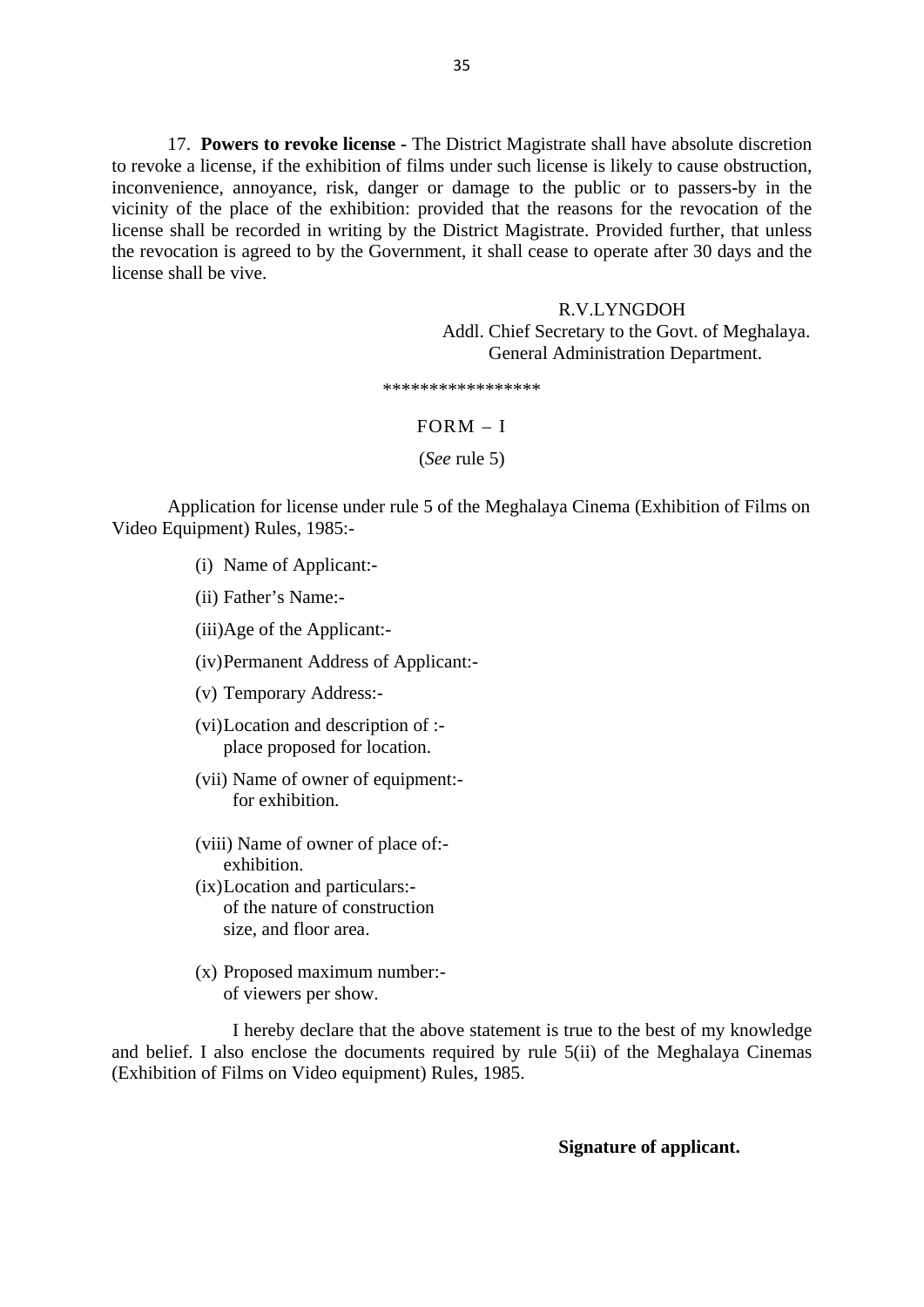# FORM – II

#### (*See* rule 7)

# **Licenses for exhibition of films on Video equipment (issued under rule, 7 of the Meghalaya Cinemas (Exhibition of Films on Video equipment) Rules, 1985.**

Under the powers vested in the District Magistrate within his jurisdiction under the above rules, license is hereby granted to the person named mentioned below for giving exhibition of films on video equipment subject to the provisions of the said rules. The licensee shall abide by all the conditions and restriction imposed by the rules, and by the orders issued by orders of the Government or the Licensing authority issued from time to time.

- (i) Name:-
- (ii) Father's Name and address: of the licensee.
- (iii)Area in square metres:-
- (iv)Special conditions, if any:-
- (v) Rates of admission:-

**(Seal)**

 **Signature of Licensing Authority.**